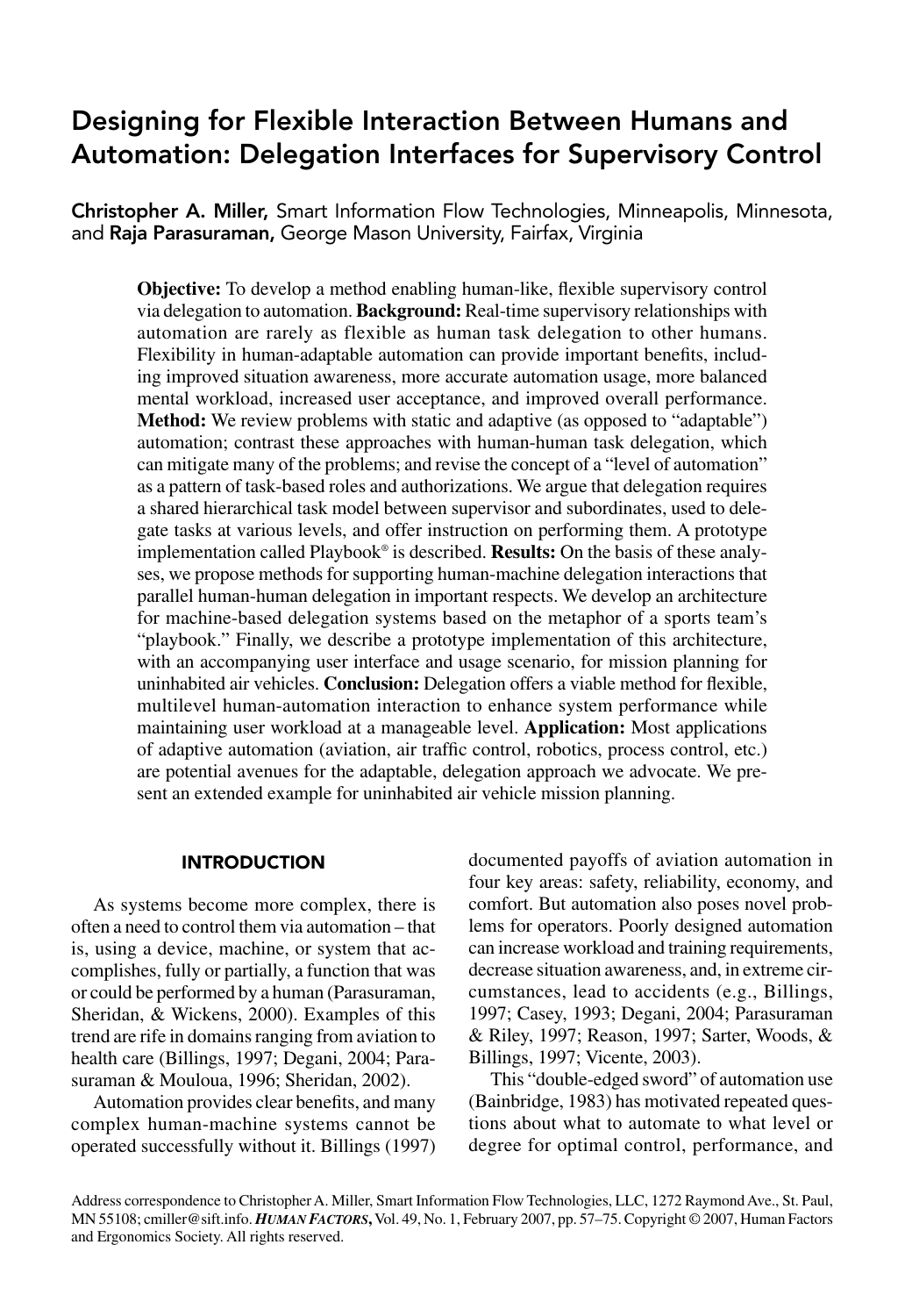safety. Technologists tend to push to automate tasks as fully as possible – the "technological imperative" (Sheridan, 1987). Human factors engineers and others concerned with safety and the human role in advanced systems have tended to highlight the risks of increased automation (e.g., Perrow, 1986; Reason, 1997; Woods, 1996) and to argue against the use of higher levels of automation.

An approach to human-automation relationships that retains the benefits of automation while minimizing its costs and hazards is needed. For reasons to be discussed, we believe that such an approach requires that neither human nor automation be exclusively in charge of most tasks but, rather, uses intermediate levels of automation (LOAs) and flexibility in the role of automation during system operations and places control of that flexibility firmly in the human operator's hands. Operators need to be able to *delegate* tasks to automation, and to receive performance feedback, in much the same way that delegation is performed in successful humanhuman organizations: at various levels of detail and granularity and with various constraints, stipulations, contingencies, and alternatives (see Milewski & Lewis, 1999, for a review).

The use of intermediate LOAs as a way of improving human-automation performance has been proposed before (Endsley & Kiris, 1995; Wickens, Mavor, Parasuraman, & McGee, 1998). However, these previous proposals saw the choice of an intermediate LOAas a design option (for an exception, see Moray, Inagaki, & Itoh, 2000). Once an LOAwas designed into a system, it could not be changed during operation. In contrast, we propose that the LOA should be adjustable *during* system operations. This is consistent with the adaptive automation concept (Inagaki, 2003; Parasuraman, Bahri, Deaton, Morrison, & Barnes, 1992; Rouse,1988; Scerbo,1996). However, many users may be unwilling to accept system-driven adaptation, and any such adaptive changes may increase the system's unpredictability to the user (Billings & Woods, 1994). Previous research has demonstrated the effectiveness of adaptive automation, but in most of this work the automation decides how to adapt its own behavior (Banks & Lizza,1991; Colucci,1995; Dornheim,1999; Duley & Parasuraman, 1999; Hancock, Chignell & Lowenthal, 1985; Kaber & Riley, 1999; Maybury & Wahlster, 1998; Miller & Hannen, 1999; Parasuraman, 1993; Parasuraman, Mouloua, & Hilburn, 1999; Prinzel, Freeman, Scerbo, Mikulka, & Pope, 2003; Rouse, 1988; Scallen, Hancock, & Duley, 1995; Scerbo, 2001). In contrast, we propose that the human should remain in charge, deciding how much automation to use. This approach has been characterized as *adaptable* automation (Opperman, 1994; Scerbo, 2001). We believe that adaptable automation can lead to benefits similar to those of adaptive automation while avoiding many of its pitfalls.

In this paper, we propose and provide supporting evidence for a delegation approach to adaptable human-automation interaction. We first examine traditional LOA characterizations and discuss why a delegation approach demands they be extended. We then present one specific implementation of a delegation approach, based on a sports team "playbook" metaphor. (The term Playbook® as a human-automation interaction application is a registered trademark of Smart Information Flow Technologies, LLC.) We describe the major characteristics of this theoretical framework for supervisory control and outline the benefits for human and system performance.

## INTERMEDIATE LOAS

#### Costs of Automation Extremes

The promised, and frequently realized, benefits of automation are generally sufficient to drive developers away from the lowest LOA: purely manual performance. The economic benefit of automation is a strong, but not the only, motivator. Automation also offers substantial benefits in human workload reduction, improved performance, and safety when it is properly designed and used (Billings, 1997; Bright, 1955; Lorenz, Nocera, Rottger, & Parasuraman, 2002; Parasuraman & Riley, 1997; Parasuraman et al., 2000; Reason, 1997).

The case against always automating at the highest level technologically feasible has been harder to make. Nevertheless, much research shows disadvantages from reducing the human role in system control and problem solving (Amalberti, 1999; Bainbridge, 1983; Billings, 1997; Lewis, 1998; Parasuraman & Riley, 1997; Parasuraman et al., 2000; Rasmussen, 1986; Sarter et al., 1997; Satchell, 1998; Sheridan, 1992; Wickens et al., 1998; Wiener & Curry, 1980).

High LOAs, particularly of decision-making functions, may reduce the operator's awareness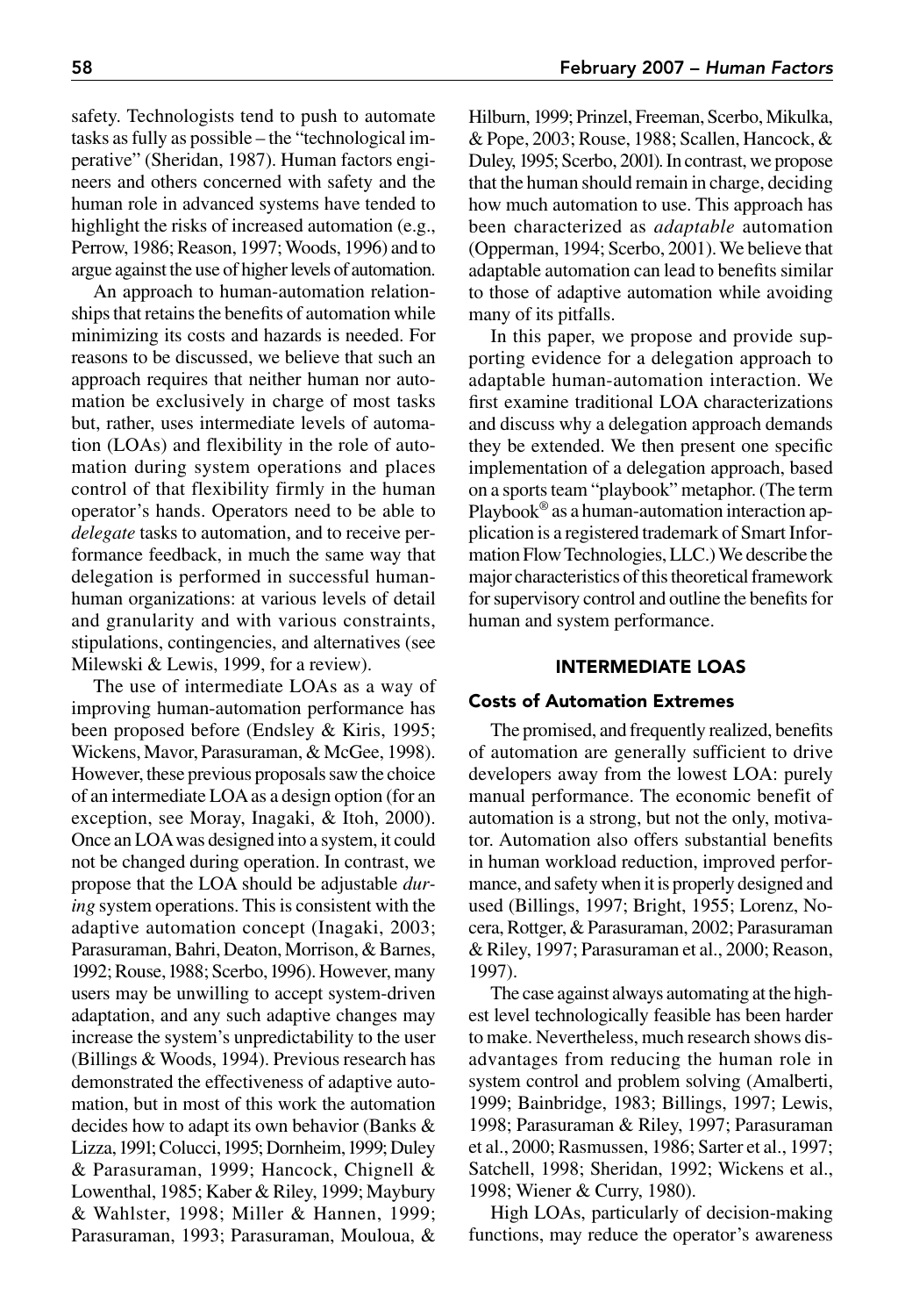of system and environmental dynamics (Endsley & Kiris, 1995; Kaber, Omal, & Endsley, 1999). Humans tend to be less aware of changes when those changes are under the control of another agent (whether automation or human) than when they make them themselves (Wickens, 1994). Mode errors also illustrate the impact of automation on awareness of system characteristics (Sarter & Woods,1994,1995). Another major issue influencing how effectively human operators use automation is trust (Lee & Moray, 1992, 1994). Operators may not use well-designed, reliable automation if they believe it to be untrustworthy, or they may continue to rely on automation even when it malfunctions if they are overconfident in it. Highly automated systems are prey to both sorts of errors (Parasuraman & Riley, 1997).

If higher LOAs can result in complacency and loss of awareness, it is perhaps not surprising that they can also result in skill degradation. The pilots of increasingly automated aircraft feared this effect with regard to psychomotor skills such as aircraft attitude control (Billings, 1997), but it has also been demonstrated for decision-making skills (Kaber et al., 1999).

Automation can also produce workload extremes, both low and high. That high LOAs could leave an operator bored is, perhaps, understandable, but that automation can increase workload is one of the "ironies of automation" (Bainbridge, 1983), given that many automated systems are introduced as workload-saving moves. If automation is implemented in a "clumsy" manner (e.g., if executing an automated function requires extensive data entry when operators are already very busy), workload reduction may not occur where it is most needed (Wiener, 1988). Also, if engagement of automation requires considerable "cognitive overhead" (Kirlik, 1993; Parasuraman & Riley, 1997) to evaluate the benefit of automation versus the cost of performing the task manually, then users may experience greater overall workload in using the automation.

The most significant effect of using too high a LOA may be degraded overall performance of the human-machine system. In an experiment involving aircraft route planning, Layton, Smith, and McCoy (1994) provided operators with one of three levels of support, ranging from "sketching only," in which the human sketched a desired route and the system provided feasibility feedback, to "full automation," in which a recom-

mended best route was automatically provided. An intermediate level allowed the user to ask for a route with specific characteristics, which the system then provided if possible. Operators in the intermediate and high automation conditions were found to explore more routes because the manual sketching condition was too difficult to allow much exploration, and in the full automation condition users tended to accept the first route suggested without exploring it or its alternatives deeply. Even when they did explore, the system's recommendation tended to narrow and bias their search. Particularly in trials when the automation performed suboptimally (e.g., because it failed to adequately consider uncertainty in weather predictions), humans using the intermediate LOA produced better overall solutions.

Finally, high LOAs frequently lack user acceptance, perhaps particularly from the highly skilled operators of complex, high-criticality systems such as aircraft, military systems, and process control. For example, Miller (1999) interviewed several pilots and designers to develop a consensus list of prioritized goals for a "good" cockpit configuration manager for the Rotorcraft Pilot's Associate (Colucci, 1995), an adaptive automation system for managing information displays and cockpit functions to conform to pilot intent. Although the participants were generally enthusiastic about the technology, two of the top three items on the consensus list were "pilot remains in charge of task allocation" and "pilot remains in charge of information presented." Similarly, Vicente (1999) and Bisantz, Cohen, Gravelle, and Wilson (1996) cited examples of human interactions with even low-criticality automation, such as food planning aids in fast-food restaurants, showing that operators can become frustrated when forced to interact with automation that removes their authority to do their jobs in the best way they see fit. Vicente (1999) summarized findings from Karasek and Theorell (1990) showing that jobs in which human operators have high psychological demands coupled with low decision latitude (the ability to improvise and exploit one's skills for job performance) lead to higher incidences of heart disease, depression, pill consumption, and exhaustion.

More complete reviews of issues in human interaction with automation may be found elsewhere (Degani, 2004; Lee & See, 2004; Parasuraman &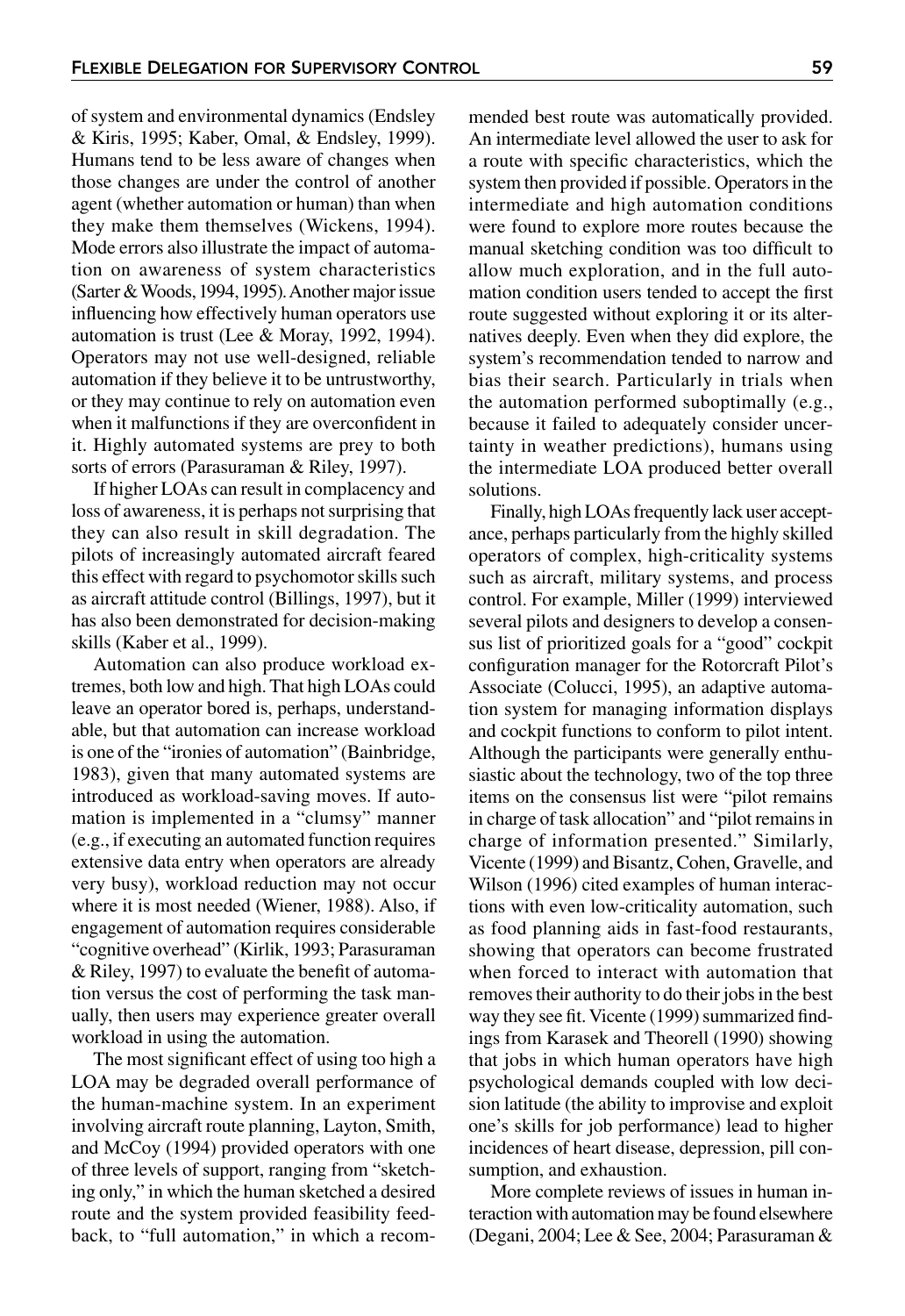

*Figure 1.* The spectrum of trade-off relationships among system competency, human workload, and unpredictability. Adapted with permission from Miller, Pelican, and Goldman (2000), © IEEE.

Riley, 1997; Parasuraman et al., 2000; Sheridan, 2002; Vicente, 1999).

## Trade-Off Space for Effects of LOA

The findings summarized in the previous section show that a mixture of human and automation involvement is frequently desirable, as compared with the extremes of full or no automation. Thus, human-machine systems must be designed for an appropriate relationship, allowing both parties to share responsibility, authority, and autonomy in a safe, efficient, and reliable fashion.The effects of different human-automation relationships over a task or function can be viewed as a trade-off space. Figure 1 presents a conceptual view of this space over three relevant parameters:

- 1. The competency of the human-machine system: *Competency* refers to correct behavior in context. Therefore, a system becomes more competent whenever it provides correct behaviors more frequently or encompasses a greater number of contexts (e.g., by making finer distinctions between contexts).
- 2. The mental workload for the human to interact with the system: *Workload* refers to the attentional and cognitive "energy" the human must exert to use the system (Moray, 1979; Parasuraman & Hancock, 2001; Wickens & Hollands, 2000). Mental workload for the human is modeled because it is the major constraint on the other two dimensions.
- 3. The unpredictability of the system to the human operator: *Unpredictability* refers to the inability of the human to know exactly what the automation will do when. Unpredictability is a consequence of the human not personally taking all actions in the system – of not being "in control" directly and

immediately. Unpredictability is inversely related to the workload required to maintain awareness of the actions being taken by the system. It impacts overall situation awareness by reducing awareness of those specific aspects of the situation that pertain to the understanding of the automation behaviors and the system functions they control. Doing tasks directly costs more workload, but the payoff is greater awareness of how the task is being done. For example, while driving a car, a driver's awareness of the behavior of the car, the roads, hazards, and so forth will likely be very good, although his or her workload will be comparatively higher than if someone else were driving. Good system and interface design, improved feedback to the user about automation (Nikolic & Sarter, 2000; Parasuraman, 2000), increased reporting requirements, and good hiring and training practices can all serve to reduce unpredictability. However, in general*,* any form of task delegation – whether to automation or other humans – must necessarily result in added unpredictability if it offloads tasks.

The triangle in Figure 1 illustrates the relationship, or trade-off space, among these three dimensions. Other dimensions are certainly relevant to achieving competency, including operator skill, competencies and training, understanding of the domain, fatigue, and environmental stressors. We have emphasized these three dimensions as both relevant to supervisory control interactions and amenable to modification during use or interaction.

Performance to a given level of competency can be achieved only through some mix of workload and unpredictability (Milewski & Lewis, 1999). A user's workload can be reduced by allocating some functions to automation, but only at the expense of increased unpredictability (at least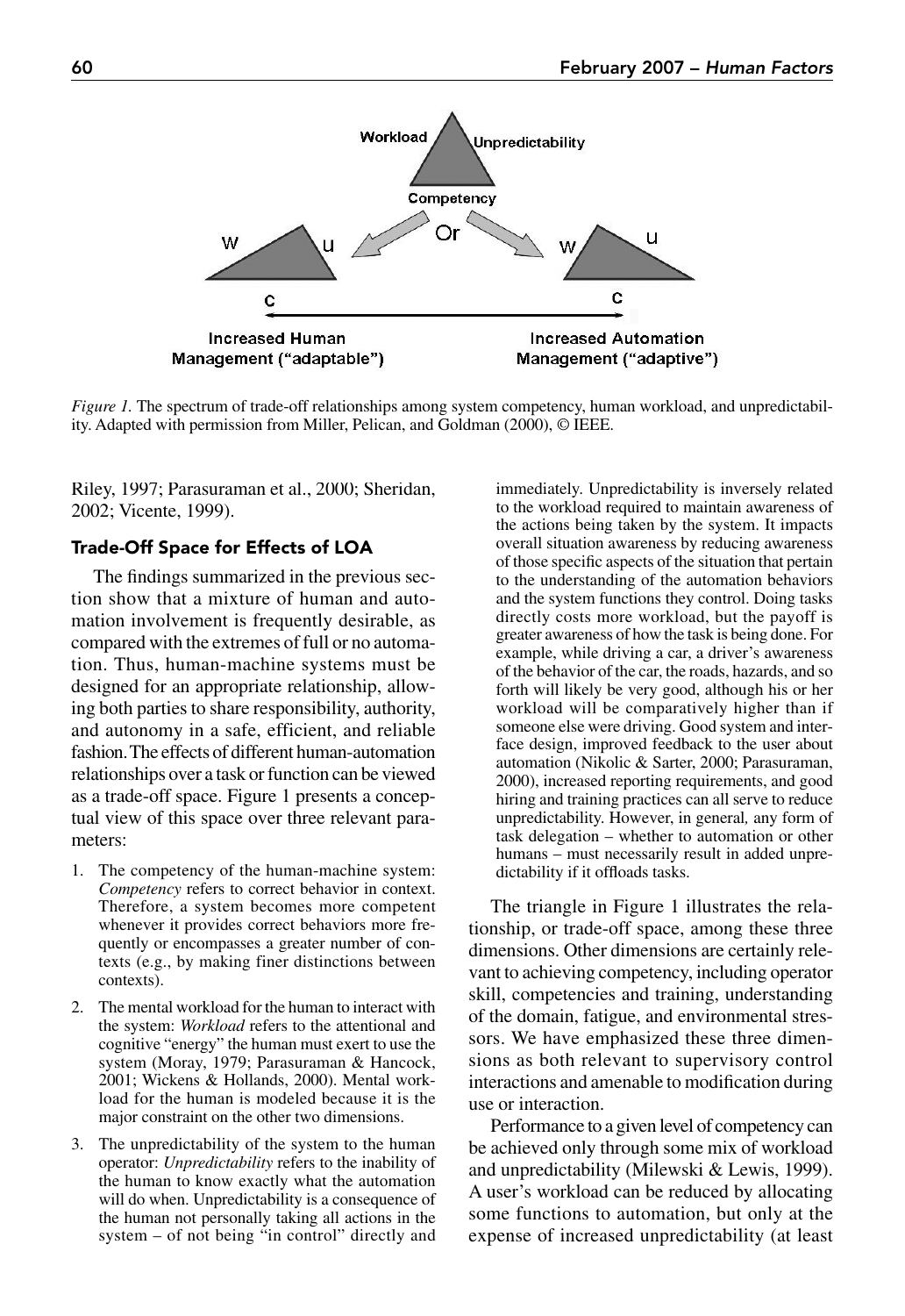with regard to those functions); conversely, reducing unpredictability by having the user perform functions increases workload. It is sometimes possible to reduce both workload and unpredictability for a given level of competency through better design, corresponding to shortening the height of the triangle.

In this trade-off model, any increase in humanmachine system competency must affect the human in that either (a) the added functionality must be controlled by the human, resulting in workload increases, or (b) it must be managed by automation, resulting in unpredictability increases. Opperman (1994) identified these alternatives as "adaptive" and "adaptable" approaches to automation usage, respectively (see also Scerbo, 2001) depending on whether the automation or the human determines and executes the necessary adaptations, respectively.

Another implication of the model is that these approaches are the end points of a spectrum with many alternatives in between, each representing a different trade-off among workload, unpredictability, and competency and each a different mix of human and automation roles and responsibilities. The range of alternatives may be constrained by automation and/or human capabilities, but within the feasible range, an alternative must be selected. This selection *is the process of choosing an automation "level" or relationship* – that is, of selecting who will be responsible for which tasks and what the performance constraints, authorizations, and reporting requirements will be (Parasuraman et al., 2000). When this division of labor is done by a designer prior to operation, it is part of the design for that system. When it is done by a supervisor for a human team (either prior to an operation or dynamically during it), the process may be called "delegation" or, more generally, "tasking" and task management.

#### Flexible LOA

Traditionally, the chief difference between task delegation as performed by a supervisor and task allocation performed by a system designer has been that the supervisor had much more flexibility in what, when, and how to delegate and better awareness of the task performance conditions. By contrast, the system designer had to fix a relationship at design time for static use in all contexts for the to-be-built system. More recently, adaptive automation (Banks & Lizza, 1991;

Miller & Hannen, 1999; Parasuraman, Mouloua, & Molloy, 1996; Rouse, 1988; Scallen et al., 1995; Scerbo, 1996) has been developed, which chooses an LOA for tasks based on contextual criteria such as location, workload, experience, and physiological state. In such systems, the division of labor between human and machine is not fixed but, rather, varies under the control of the automation.

The adaptive automation concept was proposed about 30 years ago (Rouse, 1976). Only recently, however, have technologies matured to enable empirical evidence of its effectiveness to be provided. Studies have shown that adaptive systems can regulate operator workload and enhance performance while preserving the benefits of automation (Hilburn, Jorna, Byrne, & Parasuraman, 1997; Kaber & Endsley, 2004; Moray et al., 2000; Prinzel et al., 2003). The performance costs described previously of certain forms of automation – reduced situation awareness, complacency, skill degradation, and so forth – may also be mitigated (Kaber & Riley, 1999; Parasuraman, 1993; Parasuraman et al., 1996; Scallen et al., 1995), although if adaptive systems are implemented "clumsily," performance can be even worse than with fully manual systems (Parasuraman et al., 1999). For a recent review of adaptive automation research, see Inagaki (2003). Adaptive aiding systems have been successfully flight tested in the Rotorcraft Pilot's Associate (Dornheim, 1999).

Adaptive automation is truly "adaptive" in Opperman's (1994) sense because it chooses the LOAto apply. By contrast, a supervisor's task delegation within a team is more nearly "adaptable" (Cooke, Salas, Cannon-Bowers, & Stout, 2000) because the supervisor can choose which tasks to give to a subordinate, how much to dictate about how to perform subtasks, and how much attention to devote to monitoring, approving, reviewing, and correcting task performance.

This ability to delegate tasks to subordinates is clearly a powerful form of organizing and performing work. It is also deeply familiar to anyone who has worked in a team, especially in a supervisory setting. As we will describe, we have sought to provide delegation-like interactions for adaptable control over flexible automation. Before presenting that work, however, we must first define a "level of automation*"* and then argue for an extension to traditional definitions to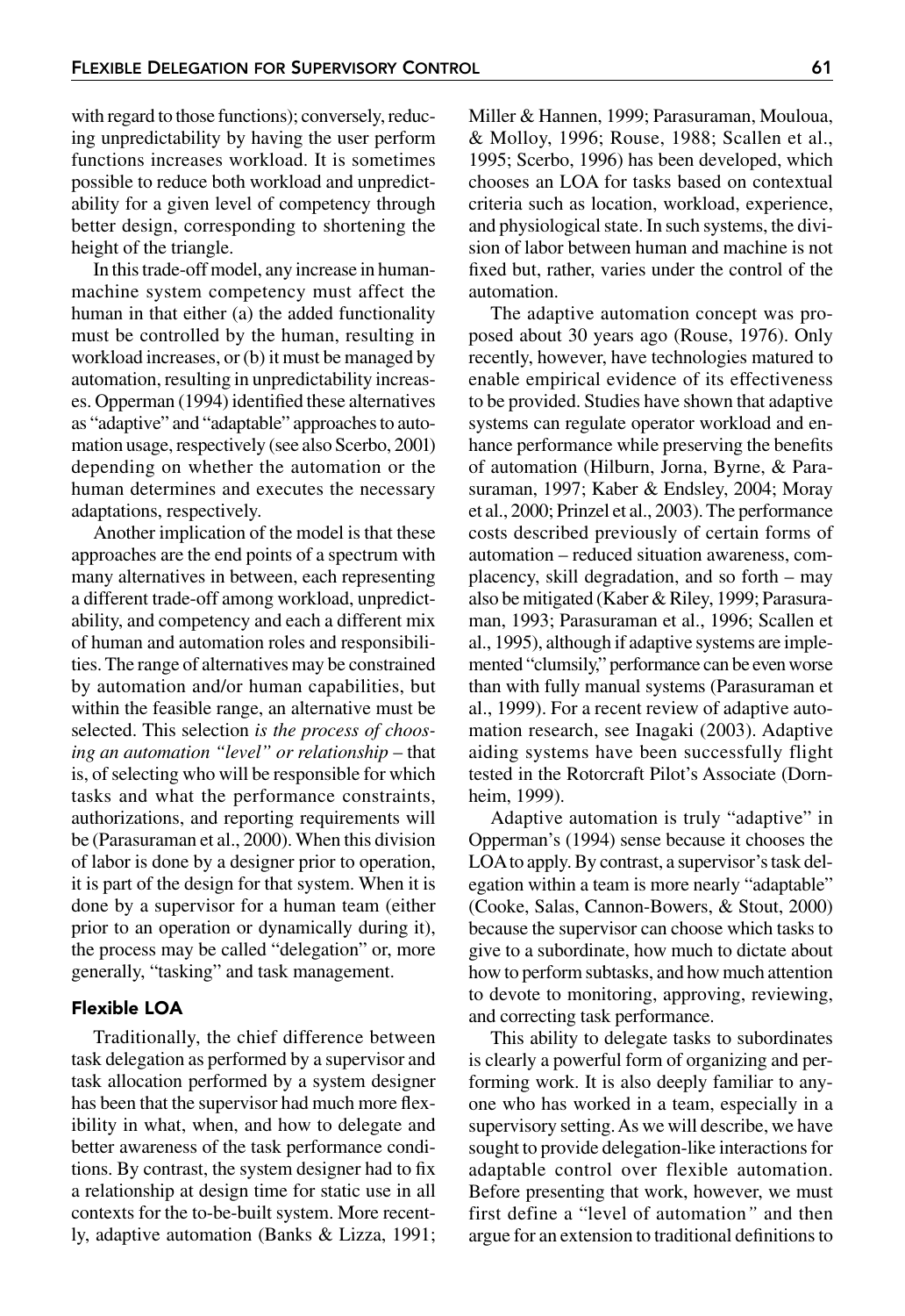#### TABLE 1: Levels of Automation

- 1. Human does it all
- 2. Computer offers alternatives
- 3. Computer narrows alternatives down to a few
- 4. Computer suggests a recommended alternative
- 5. Computer executes alternative if human approves
- 6. Computer executes alternative; human can veto
- 7. Computer executes alternative and informs human
- 8. Computer executes selected alternative and informs human only if asked
- 9. Computer executes selected alternative and informs human only if it decides to
- 10. Computer acts entirely autonomously

After Sheridan and Verplank (1978).

support delegation-based approaches to supervisory control.

# CHARACTERIZING LOAS

To discuss alternative forms of automation, a scheme for characterizing roles and responsibilities is helpful. Such characterizations have traditionally been made in terms of LOAs: defining a spectrum of possible relationships ranging from full human to full automation control.

## Prior Taxonomies for LOAs

Bright (1955), perhaps the first to propose such a spectrum of LOA, viewed automation as evolving through 17 levels of competency and noted that intermediate stages might well demand greater human workload, skill, and training requirements than lower levels. Sheridan's (1987; see also Sheridan & Verplank, 1978) seminal definition of *supervisory control* included the provision that control automation allow the human to behave as if he or she were interacting with an intelligent, human subordinate – in Sheridan's (1987) words, "setting initial conditions for, intermittently adjusting and receiving information from a computer that itself closes a control loop (i.e., interconnects) through external sensors, effectors, and the task environment" (p. 1244). Sheridan and Verplank (1978) described a 10-point spectrum of automation levels in which the end points are full control autonomy for the human (essentially no role for automation) and vice versa. The intermediate levels in this spectrum, then, represent alternative forms of supervisory control interactions. A version of this list is shown in Table 1.

A problem with unidimensional models of human-automation relationships is that they are

ambiguous about the application domain of the relationship. Parasuraman et al. (2000) noted that Sheridan's (Sheridan & Verplank, 1978) levels referred mainly to automation that makes decisions, offers suggestions, and/or executes actions. There are, however, other jobs automation can do: for example, sensing and analyzing information to detect situations of interest, without necessarily offering any advice on what to do with the information. Parasuraman et al. (2000) applied a simple, stage model of human information processing to arrive at four functions that must be accomplished to perform most tasks: (a) information acquisition, (b) information analysis, (c) decision and action selection, and (d) action implementation.

Because these functions can be performed by either human or automation in various mixes, in effect Parasuraman et al. (2000) added a second dimension to Sheridan's (Sheridan & Verplank, 1978) spectrum – that of the function or task the relationship is defined for. Most human-automation systems can be characterized by a mix of LOAs across these four functions, as in Figure 2. One system (System A) might be highly autonomous in information acquisition but comparatively low on the other functions, whereas a second (System B) might offer a high LOA across all four functions. For example, some flight-booking Web sites currently provide a high LOA for information acquisition – searching across multiple airlines and other Web sites – and a few also perform some information analysis (sorting flights by their cost or proximity to desired departure times). None currently provides specific recommendations, much less actually executes (autonomously) the ticket purchase, but these capabilities are easily envisioned and technologically feasible.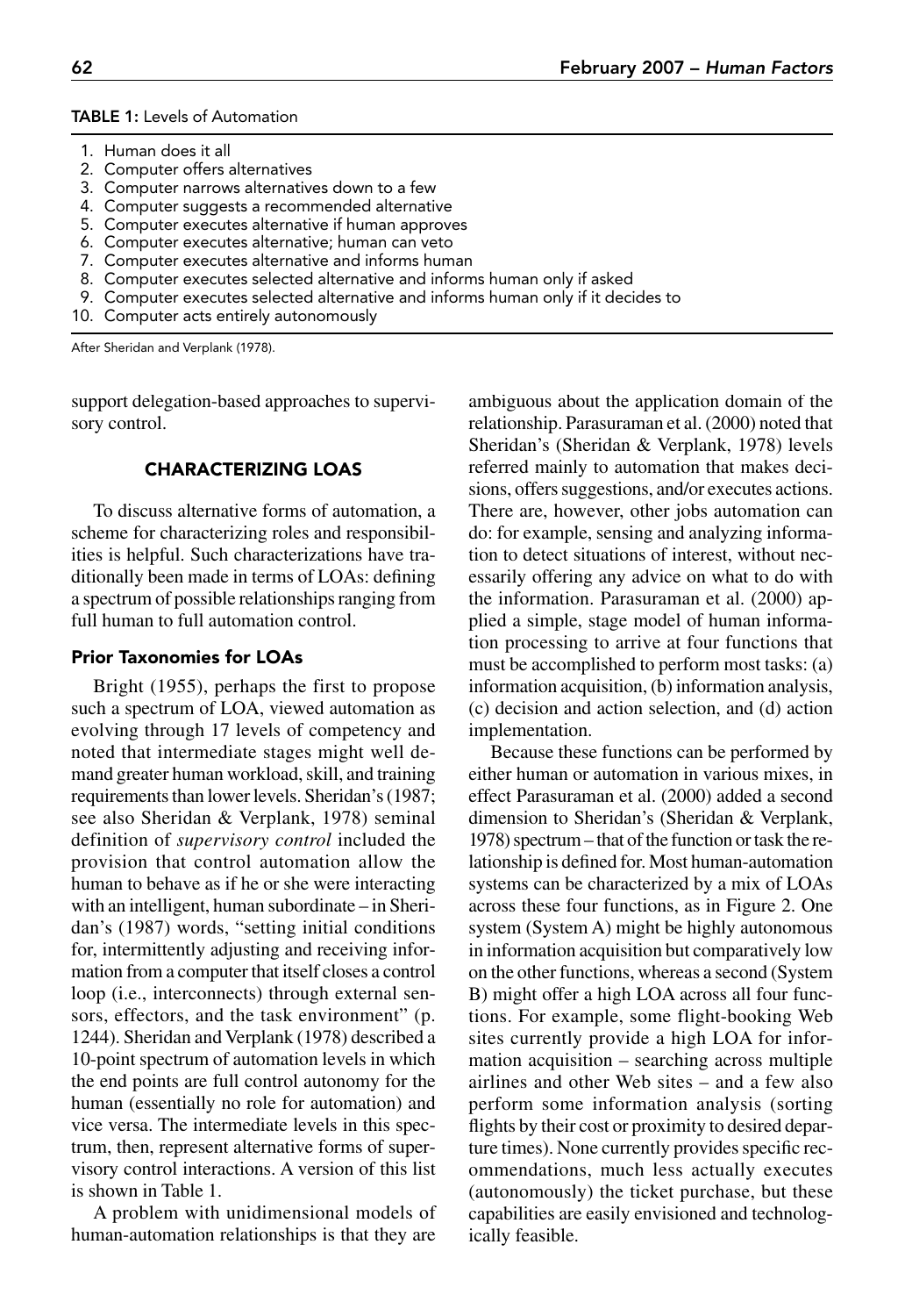

*Figure 2.* Levels of automation by information-processing phase for two systems. Used with permission from Parasuraman, Sheridan, and Wickens (2000), © IEEE.

#### Extending LOAs

An implication of the Parasuraman et al. (2000) Levels × Functions model is that a parent task can be decomposed and that a single automation level need not be applied homogenously across the subtasks. However, in this model a parent task is decomposed into abstract subfunctions based on information-processing stages, whereas other decomposition methods could provide more insight into how a task may be performed. Alternatives include (a) finer-grained functional decompositions such as operator functional modeling (Mitchell,1987),Goals-Operations-Methods-Scripts (GOMS) models (Card, Moran, & Newell, 1983), and Plan-Goal Graphs (Geddes, 1989) that stress the subfunctions causally required to achieve a parent, and/or (b) sequential process models such as Program Evaluation and Review Technique (PERT) or Critical Path Method charts (e.g., Martinich, 1996) and Petri nets (Murata, 1989) that stress the temporal ordering and duration of subfunctions. Such decompositions are inherently hierarchical and may proceed through any number of levels to some primitive "stopping" level (Diaper, 1989) that may be imposed by biology, physics, or, more commonly, the purpose of the decomposition.

Thus, although the two-dimensional LOAmodel offered by Parasuraman et al. (2000) represents a major advance over earlier unidimensional models, it arguably does not go far enough. The subdivision of a parent task into four informationprocessing phases represents only a single level of decomposition into abstract task categories. In practice, tasks are accomplished by hierarchically decomposable sequences of specific activities: the parent task's subtasks. Automation may be applied differently to every subtask constituting the parent task. Thus, the profile of automation levels sketched in Figure 2 could stretch instead over as many subtasks and levels as one wants or needs to divide a parent task into.

In fact, the relationship between automation "level" and task decomposition is more complex than this. As is well understood (Billings, 1997; Parasuraman et al., 2000; Woods, 1996), automation does not merely shift responsibility for tasks but can change their nature as well. In a task decomposition, this means that some subtasks may be eliminated while others are added. This implies that there will generally be multiple alternate decompositions depending on, among other things, what LOA is used. Each alternative constitutes a different combination of human and automation subtasks and, thus, a different method of accomplishing the parent task.

When one identifies an LOA for a complex system using Sheridan's (Sheridan & Verplank, 1978) dimensions, one is in principle identifying something like an average or modal level over the subtasks the human-automation system accomplishes. Similarly, when one uses a Levels × Stages model such as in Parasuraman et al. (2000), one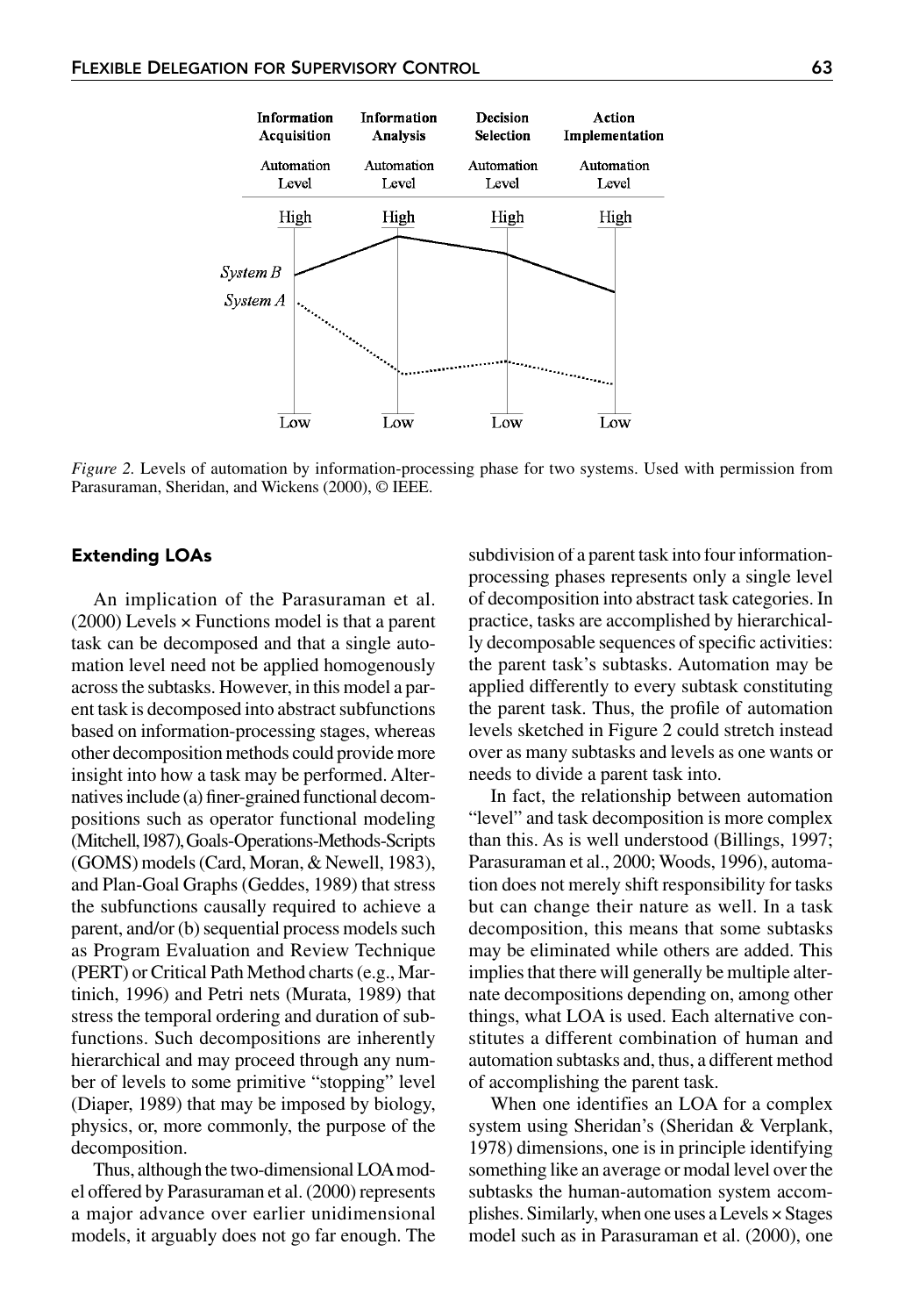is performing an abstract and coarse-grained decomposition of the parent task into subtasks clustered by information-processing stage. Assigning levels by subtask stages offers more sensitivity than assigning them only to the parent task, but it is still an abstraction. In practice, one could identify the specific subtasks to be performed and represent an automation level for each of them.

Why would one want to? More and finergrained subtasks are not necessarily better, and in fact Parasuraman et al. (2000) explicitly stated that they chose a four-stage model to simplify design considerations. Precision may be inherently desirable for some purposes (e.g., training and detailed design), but our interest is in supporting flexible task delegation. As we discussed, for any intermediate LOA for a task, there are roles for both humans and automation in its subtasks, yet someone must coordinate those roles. Insofar as human supervisors are required to manage, or at least be aware of, that division of labor, they must understand the decomposition of the task and of the allocation and coordination requirements among its subtasks. Supervisory control is a process of task delegation, and delegation requires task decomposition.

Task decomposition seems to reflect the way humans delegate responsibilities to subordinates and reason about task performance when receiving feedback (Klein, 1998). Hierarchically decomposed task models, which embody both functional and sequential relationships among tasks, may in fact be an accurate representation of the mental model (Gentner & Stevens, 1986) that supervisors and workers in supervisory control domains use and share (Stout, Cannon-Bowers, Salas, & Milanovich, 1999), but we are not yet making so strong a claim. Instead, we claim merely that such models form a useful structure for discussing work in a domain and, therefore, a useful vocabulary for issuing supervisory control instructions, reasoning about work to be performed, and organizing reports on the progress of such work.

In short, delegation is a process of assigning specific roles and responsibilities for the subtasks of a parent task for which the delegating agent retains authority (and responsibility). Furthermore, communication about intent to subordinates is frequently in terms of specific goals, methods, and/or constraints on how, when, and with what resources the subtasks should be accomplished (Jones & Jasek, 1997; Klein, 1998; Shattuck, 1995). For these reasons, it is essential that those subtasks be modeled explicitly if delegation interactions are to occur.

#### Using Extended LOA in Design

The realization that an LOA is a defined combination of roles and responsibilities between human and automation for a task to be performed, and that that task can generally be decomposed into subtasks with their own LOAs, opens the doors for more explicit communication between human and automation concerning the tasks to be accomplished. We are striving to push this communication into the run-time environment, more closely emulating delegation in human-human work relationships. Our method allows the operator to smoothly adjust the "amount" or "level" of automation used by permitting, but not requiring, instructions to automation about what specific behaviors it should perform and which behaviors should be left to the human. Supervisors could be expected to make such decisions depending on variables such as time available, workload, decision criticality, and trust.

Although this does not eliminate the trade-off between workload and unpredictability presented in Figure 1, delegation mitigates it by allowing operators to choose a point on the spectrum for their interaction with automation. In other words, the decision about how much and what kind of responsibilities to delegate must still be made, but instead of a designer making it at design time (as in traditional automation design), our approach places it in the hands of the operators at execution time, enabling them to behave more like a supervisor in human-human interactions. This strategy follows the advice of both Rasmussen, Pejtersen, and Goodstein (1994) and Vicente (1999) to allow the operator to "finish the design" opportunistically in the context of use.

It is critical that such an approach avoid two potential problems. First, it must make the task of instructing automation to behave as desired achievable without excessive workload. Second, it must ensure safe and effective overall behavior. We have created a design metaphor and a system architecture that address these concerns. We call the general class of systems that can take instruction at various, flexible levels *tasking* or *delegation interfaces* because they allow posing a task to automation as one might delegate to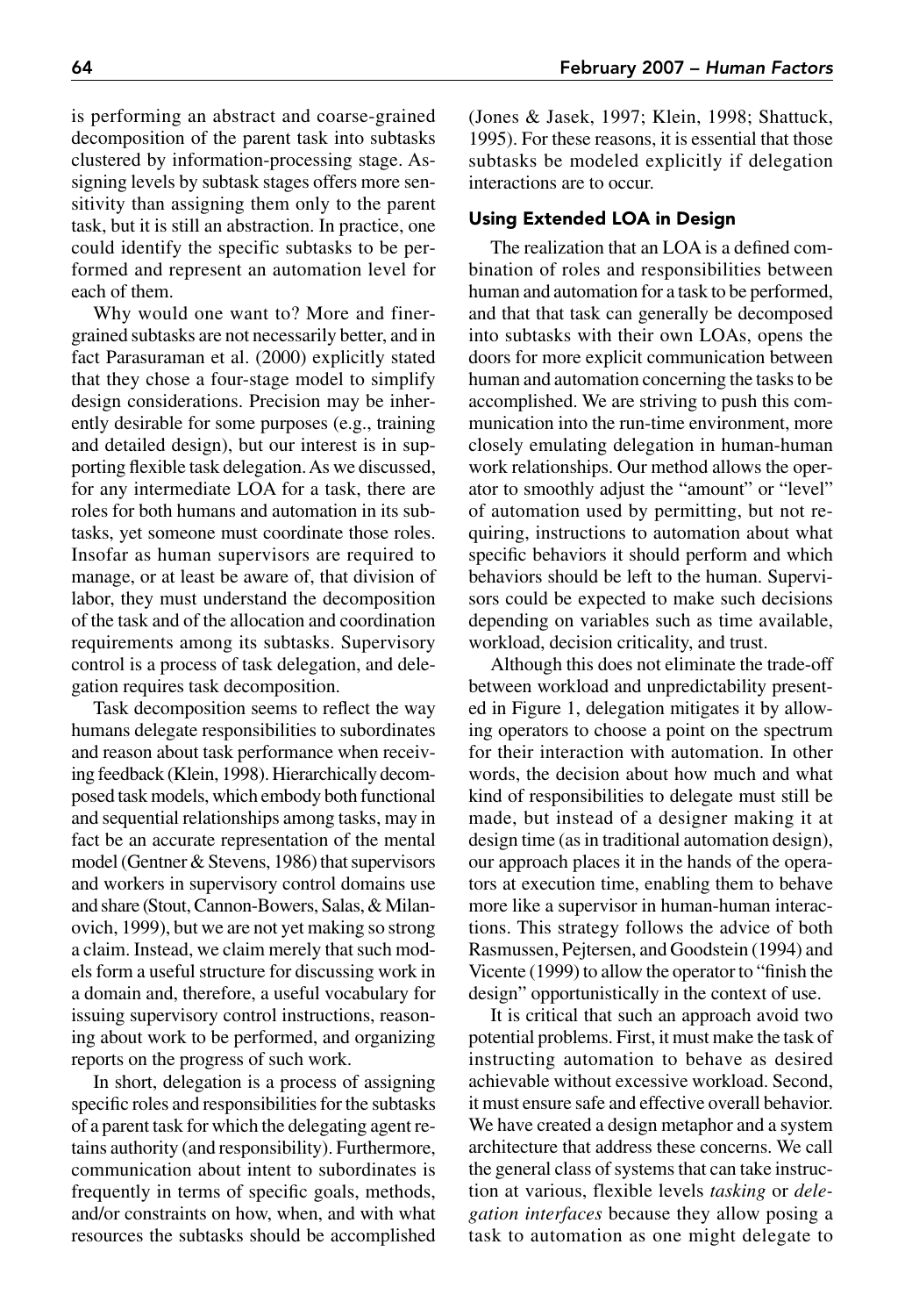a knowledgeable subordinate. Examples we would label tasking interfaces can be found in Jones and Jasek (1997) and Hayes and Pande (2002). We call our particular approach Playbook because it uses the metaphor of a sports team's book of approved plays. We have conceptualized and constructed various Playbook applications to date. Implemented prototypes in the domains of premission planning for uninhabited air vehicles (UAVs), ground mobile robot control, a robot-based "capture the flag" game, and dynamic tasking of heterogeneous UAVs by dismounted soldiers are described and illustrated in Parasuraman and Miller (2006).

Next we will describe the Playbook concept as an example of a delegation interface and provide a specific, detailed example of a prototype Playbook proof-of-concept, ground-based mission planning tool for commanding UAVs. Finally, we will discuss future extensions, open questions, and anticipated payoffs of delegation interfaces in more depth.

## A PLAYBOOK APPROACH TO TASKING INTERFACES

One aspect of Sheridan's (1987) formulation of supervisory control is the need for a human supervisor to teach or program the automation based on the requirements of the task and context. Tasking interfaces facilitate instructing automation by creating a shared knowledge structure of tasks that serves as the vocabulary for tasking interactions. This same knowledge can be used to improve the safety and efficacy of plans developed by allowing automation to review and critique human planning. Finally, the Playbook approach streamlines delegation by offering a compiled set of plans, or "plays," with short, easily commanded labels that can be further modified as needed.

We see three primary challenges involved in the construction of any tasking interface:

- 1. A shared vocabulary must be developed, via which the operator can flexibly pose tasks to the automation and the automation can report how it will perform them.
- 2. Sufficient knowledge must be built into the automation to enable it to make intelligent choices within the instructions provided by the user. If intelligence (including awareness) is insufficient in the subordinate system, tasking may still be possible, but the results will be unsafe, untrustworthy, and generally unacceptable.
- 3. One or more interfaces must be developed to permit inspection and manipulation of the vocabulary to pose and review tasks rapidly and easily.

Figure 3 presents our general architecture for tasking interfaces. Although we are still developing applications that achieve the vision we describe in this section, we have constructed various partial prototypes, all of which obey the basic structure illustrated. One of these prototypes will



*Figure 3.* General tasking interface architecture. Adapted with permission from Miller, Pelican, and Goldman (2000), © IEEE.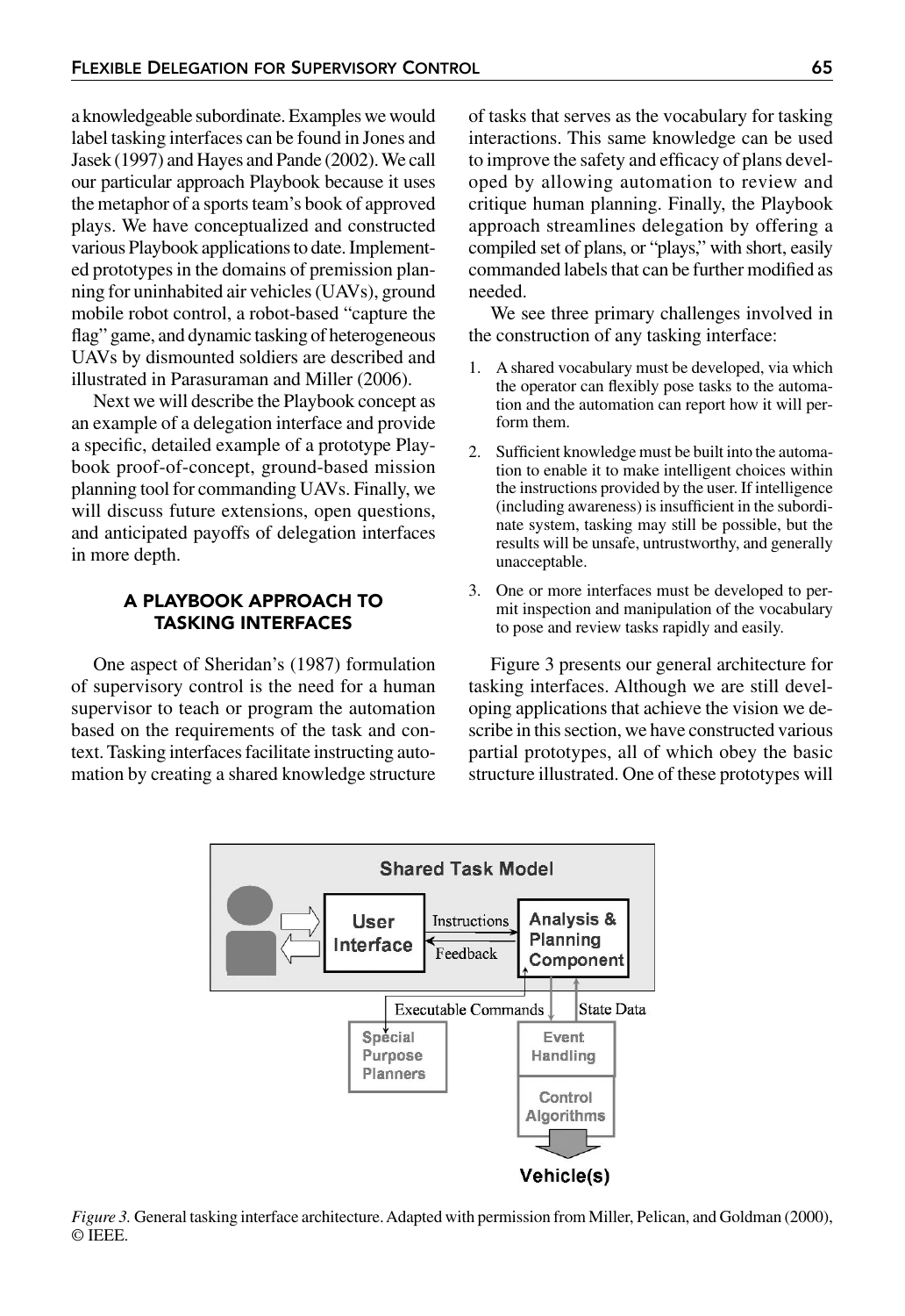be described in detail after a general description of the architecture and function of each component in Figure 3.

The three primary components in Figure 3 each address one of the challenges described previously. A user interface (UI) and an analysis and planning component (APC) communicate with each other and with the operator via a shared task model. Because the shared task model is the "language" in which the user and the Playbook's reasoning components interact, it is drawn as encompassing both the UI and APC. The operator communicates tasking instructions as desired goals, tasks, partial plans, or constraints via the UI, using the task structures of the shared task model. The APC is an automated planning system that understands these instructions and (a) evaluates them for feasibility and/or (b) expands them to produce fully executable plans. The APC may draw on special-purpose planning tools to perform these functions, although these are not, strictly speaking, a part of the Playbooks we have developed. Outside of the tasking interface, but essential to its use, are two additional components for making momentary adjustments during execution: an event-handling component for real-time modifications to plans and the vehicle (or other controlled element) control algorithms themselves. Because the shared task model, UI, and APC are unique to tasking interfaces, we will describe them in detail.

#### Shared Task Model

A critical enabling technology for tasking interfaces is the ability to represent and reason about the goals and plans operators use to talk about work to be performed. By explicitly representing these entities in a format that is familiar to a human yet interpretable by a planning system, one gains a level of coordination beyond that previously possible.

The concept of modeling user tasks is well established in human factors engineering (Diaper, 1989; Kirwan & Ainsworth, 1992). Task modeling techniques are typically comparatively informal (e.g., paper and pencil or spreadsheet based) means of capturing the steps that knowledgeable users go through to accomplish goals in known circumstances. In essence, they decompose an identified method of goal accomplishment into a series of partially ordered steps along with a procedure or script for when and how to employ the

steps (Shepherd, 1989). The process can be repeated iteratively, producing a means-ends hierarchy for goal accomplishment.

To be used in a tasking interface, a task model must meet several requirements. First, it must be organized via functional decomposition: Each task or goal must be decomposable into alternate methods of achievement, down to some layer of primitive actions that are executable by the eventhandling and control algorithms of the to-becontrolled system. This form of decomposition is common in task analysis but is not universal. Some approaches to using task analyses (especially those for instructional purposes) decompose a single method into progressively smaller steps without representing alternative methods of achieving the parent goal. For tasking interactions, if there are no alternative performance methods, then a flexible tasking interface is not necessary.

Second, the decomposition should be specific, representing executable methods of achieving goals rather than abstract categories such as information-processing stages (Parasuraman et al., 2000). A"task," therefore, represents an encapsulated set of behaviors that constitute a known method of accomplishing a domain goal. Tasks in the hierarchy therefore provide a vocabulary of goals with associated partial plans and leave degrees of freedom (i.e., which subtask methods to use) for the operator during execution. Thus, this approach partially overcomes criticism (Suchman, 1987; Vicente, 1999) against using static, prescriptive procedures or scripts in task-based instruction as brittle and impossible to exhaustively specify. Whereas our task hierarchies are, indeed, prescriptive, this is precisely the nature of delegation interactions: to prescribe a goal and a method of its performance. The method prescribed is never exhaustively stipulated, however, because some authority must be left to the performing agent if true delegation (and consequent workload reduction) is to occur. In our delegation approach, the task model ceases to be a static artifact around which a system is designed; instead, it becomes the language that a human supervisor uses to communicate appropriate performance methods dynamically in the context of use.

Third, tasks must be drawn from the way operators think about their domain and, ideally, should make use of the same labeling conventions with which operators are familiar. Task labels and definitions may be drawn from training materials,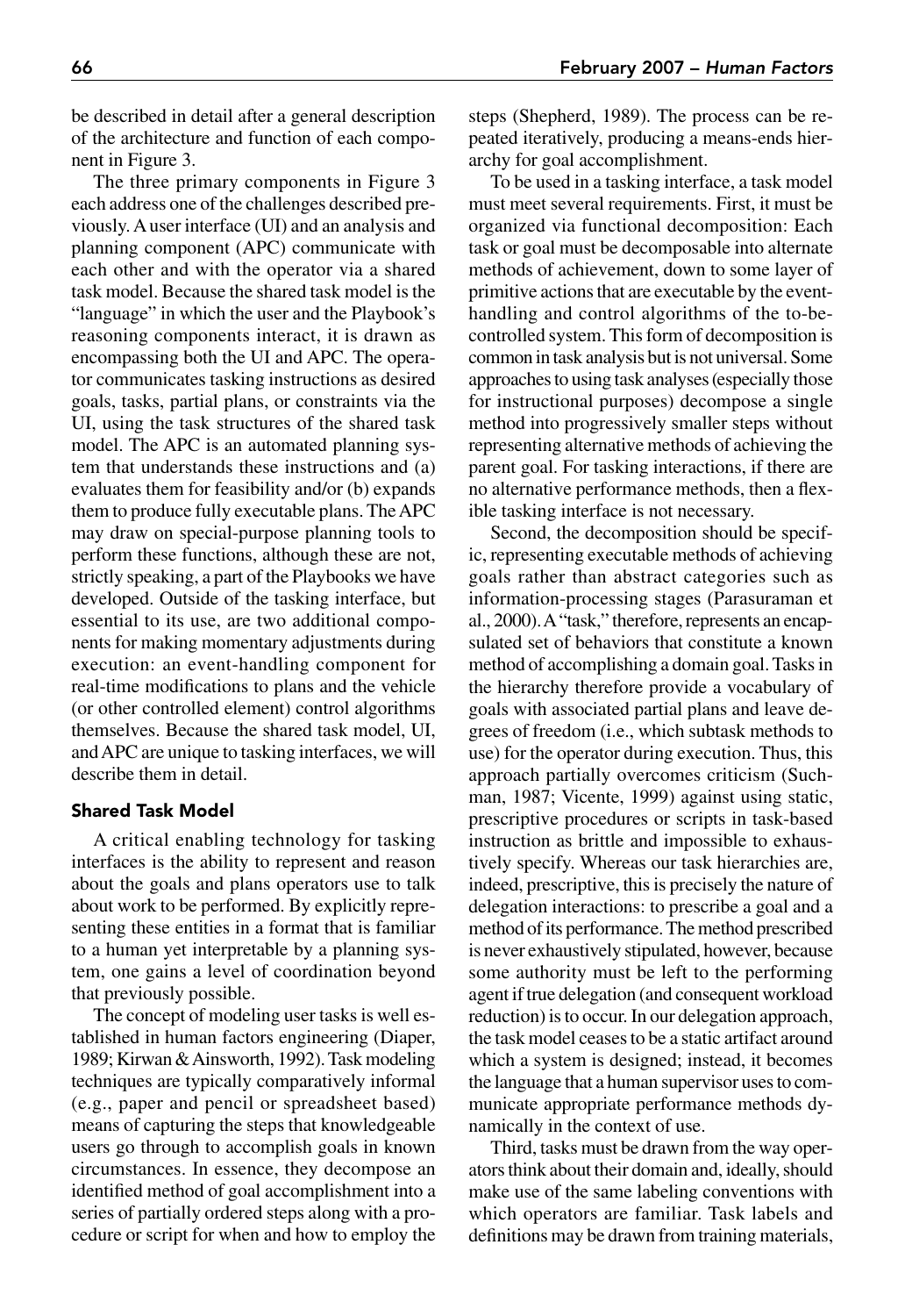operator interviews, and so forth. Finally, the task model must be understandable by the automation using it. As with a football team's playbook, each player must know what to do when a given play is called. The whole task model need not be shared by all members of the team, though both understanding and flexibility will likely be facilitated by greater overlap and sharing between portions of the model, but each member must understand his or her portion, and the portions must be "linked" in that those pieces a subordinate understands and will perform when the parent play is called are, in fact, what the superior expects and intends. Coordination is, thus, an emergent function of sharing the same playbook, and complicated behaviors can be activated rapidly by use of their labels.

Our task modeling representation is based on a PERT chart-like formalism developed initially by McDonnell-Douglas for use in their pilot's associate program (Keller & Stanley, 1992). Using a representation that explicitly models the distinction between goals and plans, such as Geddes's (1989) plan-goal graph, would enhance this approach. The plan-goal distinction is a natural one for users to make in communicating intent (Klein, 1998; Shattuck, 1995).

The operator who "calls plays" must interact directly with the task model, activating and combining tasks at various levels of decomposition. This capability is provided via the user interface, which is described next. We also provide a planning system that can understand the operator's commands and either evaluate them for performability or develop an executable plan that obeys, yet fleshes them out. This analysis and planning component is described subsequently.

## User Interface (UI)

Operators must interact with the task model, both to understand possible actions and to declare those tasks they wish the system to pursue. Just as a coach can activate a complex behavior via a simple play name or can spend additional time combining or modifying play elements to create new plays, so operators should be able to tune automation actions via the UI.

Some requirements for the UI are that (a) the set of "plays" (maneuvers, procedures, etc.) represented must be those any well-trained operator should know; (b) the general play "templates" must be capable of being composed and instantiated to create mission-specific plans; (c) the operator must be able to select plays at various hierarchical levels, leaving the lower levels to be composed by the APC; and (d) operators must be able to either require or prohibit the use of specific plays or resources.

Using the shared task model as an infrastructure, many interfaces are possible, each customized for its usage context. Some useful Playbook UI components will be described, and one interface, designed for ground-based UAV mission planning, will be described in depth.

Playbook UIs must include some ability to "call" predefined plays from a play library, usually at various hierarchical levels, and thereby command their performance by automation. Play calling may be more or less elaborate according to the demands of the domain. An onboard UI for fighter combat might enable literally "calling" (via a speech interface) simple play-based commands, though most other applications will benefit from more detailed communication. This can be provided minimally by allowing the operator to instantiate the parameters of a play, thereby providing constraints or stipulations on resource usage, initiation time, and so forth. More elaborately, plays/tasks may need to be composed into longer sequences (e.g., missions). A"play composition" work space and tool separate from a "play command" tool will help in these cases. Many domains will require creating new plays, either from scratch or by storing the results of earlier play composition. A different tool, or mode, should support this type of interaction. Most domains will need to visualize (and intervene in) the execution of commanded plays. Normal automation interfaces may provide these in a raw form, but referencing performance in terms of the intended plays should improve user understanding. The UI must also support interaction with the APC via issuing partial tasking instructions, receiving critiques, and previewing, accepting, and/or modifying APC-generated plans. Finally, unlike the following example, if the Playbook is to be used to monitor and retask automation during execution, then access to performance information, probably referenced against the initial, authorized plan, and ongoing access to fine-grained playcommanding capabilities will be necessary.

Interacting directly with an explicit task model meets most of these requirements, but we have found that it helps to make the UI multimodal.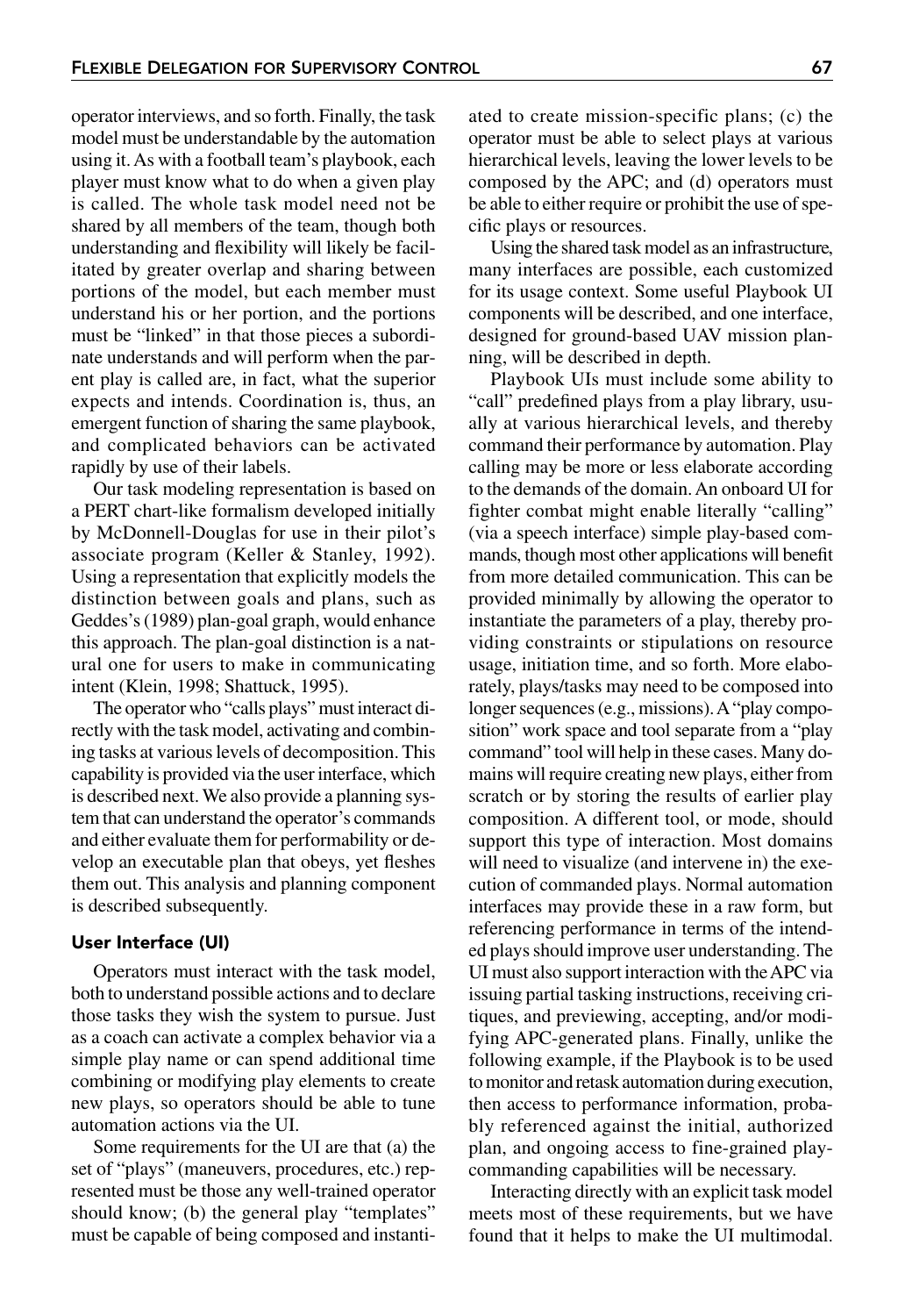Visualization of the task model shows causal and sequential relationships, but it does not do a good job of conveying the particular assets involved in each task, temporal duration of events, geographical location and progression of events, and so forth. As we will illustrate in the following example, access to auxiliary tools (such as Gantt charts and interactive map displays) can meet these needs and enhance overall usability.

#### Analysis and Planning Component (APC)

The APC (Goldman, Haigh, Musliner, & Pelican, 2000) operates over full or partial plans provided via the UI to (a) analyze the operator's plan for feasibility and goal achievement and (b) automatically generate candidate plan completions in keeping with the requirements and prohibitions the human imposes. The APC can critique (Guerlain, Obradovich, Rudmann, Sachs, Smith, et al., 1999) the operator-specified plan for feasibility and constraint violations, and it can weed out candidate subplays that have been made infeasible by earlier decisions. Finally, the APC can complete (i.e., develop to an executable level) a partial plan from whatever level the human chooses. The APC will either incorporate and obey human-specified portions of the plan or report that no plan can be completed within the constraints.

The APC uses a hierarchical task network planner (Erol, Hendler, & Nau, 1994) in conjunction with constraint propagation techniques (Hentenryck, 1989; Jaffar & Michaylov, 1987) to perform the functions described. Many domainrelevant task structures are known before planning begins (e.g., the general steps in a UAV mission). Rather than rediscover this outline from scratch (as in more traditional artificial intelligence planning approaches), the APC uses task knowledge from the shared task model. This both ensures that the APC's concepts of available plays mirror those of the users and makes its job of creating plans much easier. In turn, the APC must manage the resources, deadlines, and so forth, checking for feasibility and conflicts. The APC represents these limited quantities as constraints, and *feasibility* is defined as the projected plan's ability to achieve the declared goal state (i.e., accomplish the top-level task) within resource limitations. As a plan is built, constraints propagate both up, from subtasks to tasks, and down, from tasks to their expansions. This constraint propagation process enables the planner to identify flaws in the plan early.

When asked to complete a plan, the APC fleshes out nonprimitive tasks by asserting one or more subtask methods that can fill the parent goal. The APC selects its best completion according to resource usage or other optimization criteria. The UI then displays the planning decisions to the user, who can retract choices or make betterinformed decisions. When asked to critique a user-defined plan, the APC again expands subtask methods to an executable level and reports whenever it discovers constraint or goal violations or the lack of any feasible, executable plan. Finally, the APC can also aid user decisions by having feasible plays at the next decomposition level be presented and infeasible ones eliminated or "grayed out," if desired.

In combination, feasibility checking and plan expansion make it possible, but not necessary, for the APC to generate effective plans with minimal user involvement. Continual feasibility analysis minimizes effort expended on dead ends while encouraging the user to specify mission-critical aspects early. Once these are stipulated, development can (but does not have to) be left entirely to the APC with the assurance that it will produce a plan that is both feasible within its constraint knowledge and in keeping with the operator's stipulations. If time permits (or lack of trust demands), the user may provide increasingly detailed instructions down to the lowest level primitive operators supported.

In fulfilling its role as a plan generator and/ or plan checker, the APC operates as a type of decision-aiding or decision support system. Unlike traditional decision support systems, however, it operates at a flexible LOA, allowing operators to provide whatever level of tasking they prefer. The shared task model, and the UI that accesses it, operates as a form of programming language that the APC can understand. In this sense, it is similar to the tasking instructions that supervisors can give to subordinates: "programming" them to perform tasks according to the supervisor's intent but allowing some (flexible) degree of autonomy to accomplish that intent in the prevailing conditions at execution time. As such, the Playbook and its APC are not designed to always reduce workload. The act of providing instructions is potentially workload intensive and, as previously noted, Playbook is designed to provide operators the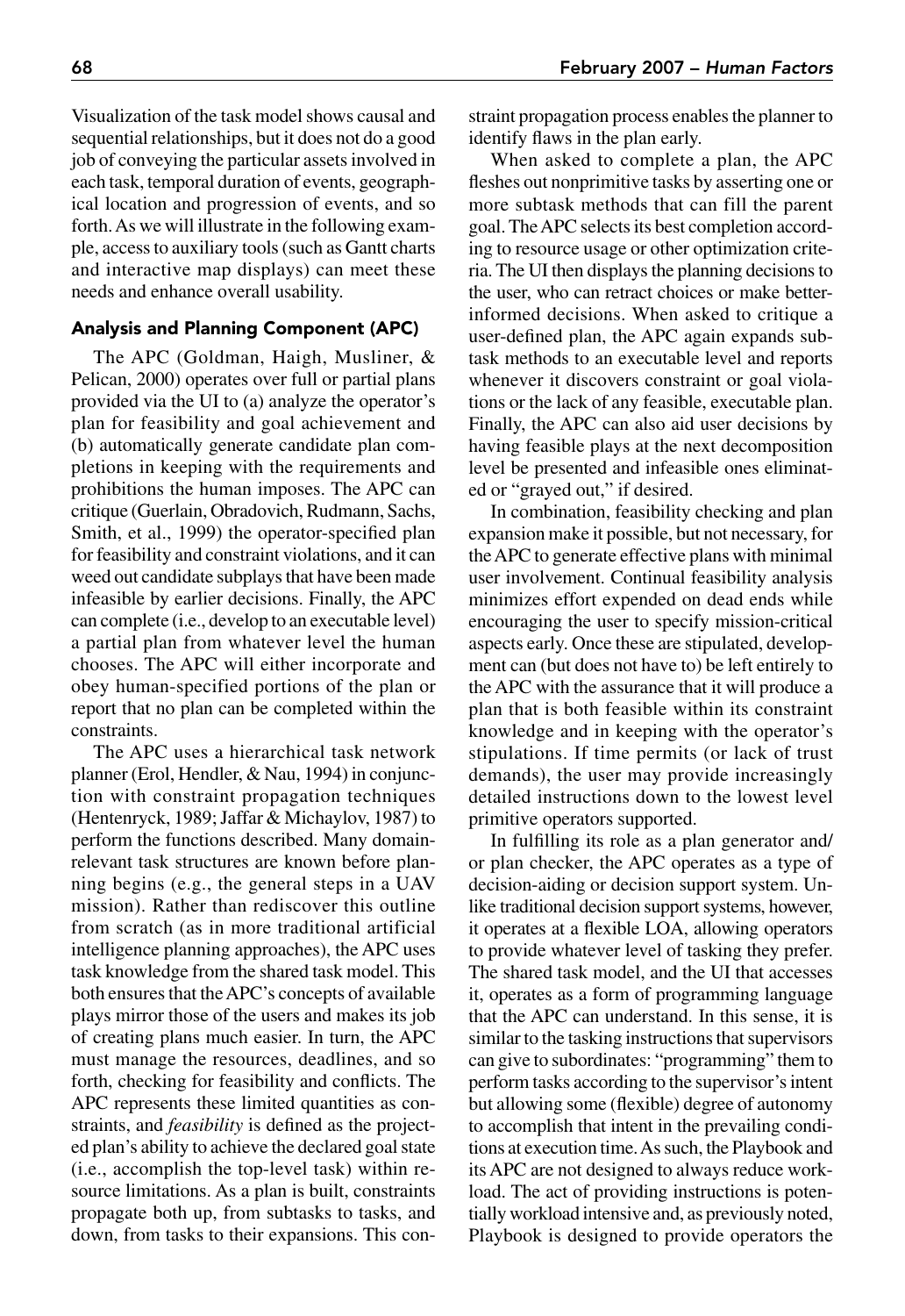flexibility to decide whether or not to incur additional workload in order to reduce uncertainty.

Finally, although our early versions of Playbook, including that described later, operated primarily in premission (or "batch") planning, the Playbook concept encompasses the execution and monitoring of plans as well. Recent work (see Goldman, Miller, Wu, Funk, & Meisner, 2005; Miller, Goldman, Funk, Wu, & Pate, 2004) has begun to incorporate plan execution capabilities in Playbook. The delegation concept still applies even during execution; the time span between issuing an instruction and the subordinates' execution of it simply shrinks. Stability of control becomes an issue and may limit control authority. Current Playbook implementations have limited capability to autonomously retask assets within the commander's declared intent – for example, adjusting speed or route to maintain critical times on target. Real-time execution, monitoring, and control via Playbook raise many interesting issues that need further analysis but because of space limitations they cannot be discussed here.

# Auxiliary Components for a Tasking Interface

The shared task model, UI, and APC are not sufficient for most applications. As illustrated in Figure 3, a Playbook must be integrated with a reactive planning capability for event handling and with low-level, real-time control algorithms if it is to enact plays on real-world equipment. In practice, this means that tasking interfaces leave some portion of the decisions about how to enact a plan to an intelligent agent at run time. This problem, the gap between analysis/planning and execution, is a familiar one in control and robotics. Many of our implementations have used a reactive planning architecture called *cooperative intelligent real-time control architecture* (CIRCA; Musliner, Durfee, & Shin, 1993), which integrates projective and reactive planning with control actuation. CIRCAbridges the analysis-execution gap by synthesizing logically correct reaction programs to achieve high-level goals. However, little thought had been given in CIRCA's development to how an operator would provide those goals. Our approach fills that gap.

At the bottom layer of the architecture (see Figure 3), advanced control algorithms provide for continuous vehicle control in a robotics or UAV domain. The plan created jointly by human and APC, along with reactive adaptations provided by the event-handling component, gives these control functions the instructions they need.

## USAGE SCENARIO

The Playbook approach described has been partially implemented in multiple proof-of-concept demonstration systems (Parasuraman & Miller, 2006), including ones for tactical mobile robots and UAVs. None of these fully achieves the Playbook vision, but one representative UAV prototype will be described briefly here.

Traditional UAV interfaces either require operators to control the aircraft remotely via a dedicated cockpit mockup or rely on very high-level behaviors (e.g., close air patrol circuits or waypoint-designated routes) that can be easily but inflexibly commanded. Playbook provides flexibility between these points. Here, we concentrate on a ground-based tasking interface to be used for a priori mission planning. We intend this prototype, however, as an illustration of the general concept and, with appropriate interface modifications, it will be suited to dynamic, real-time, and even in-flight tasking as well. The prototype is illustrated in Figure 4.

Figure 4 shows the five primary regions of this Playbook UI as they appear after the user has interacted with it to fully develop an executable airfield denial mission. The upper half of the screen is a mission composition space that shows the plan composed thus far. The lower left corner of the interface is an available resource space, currently presenting the set of aircraft available for use. The lower right corner contains an interactive terrain map of the area of interest, used to facilitate interactions with significant geographic content. The space between these lower windows (empty at startup) is a resource in use space; once resources (UAVs, munitions, etc.) are selected, they will be moved to this work space, where they can be interacted with in more detail. Finally, the lower set of control buttons is always present for interaction. This includes options such as "finish plan" for handing the partial plan off to the APC for completion and "show schedule" for obtaining a Gantt chart timeline of the activities planned.

At startup, the mission composition space presents the three top-level plays (or mission types) the system currently knows about: interdiction, airfield denial, and suppress enemy air defenses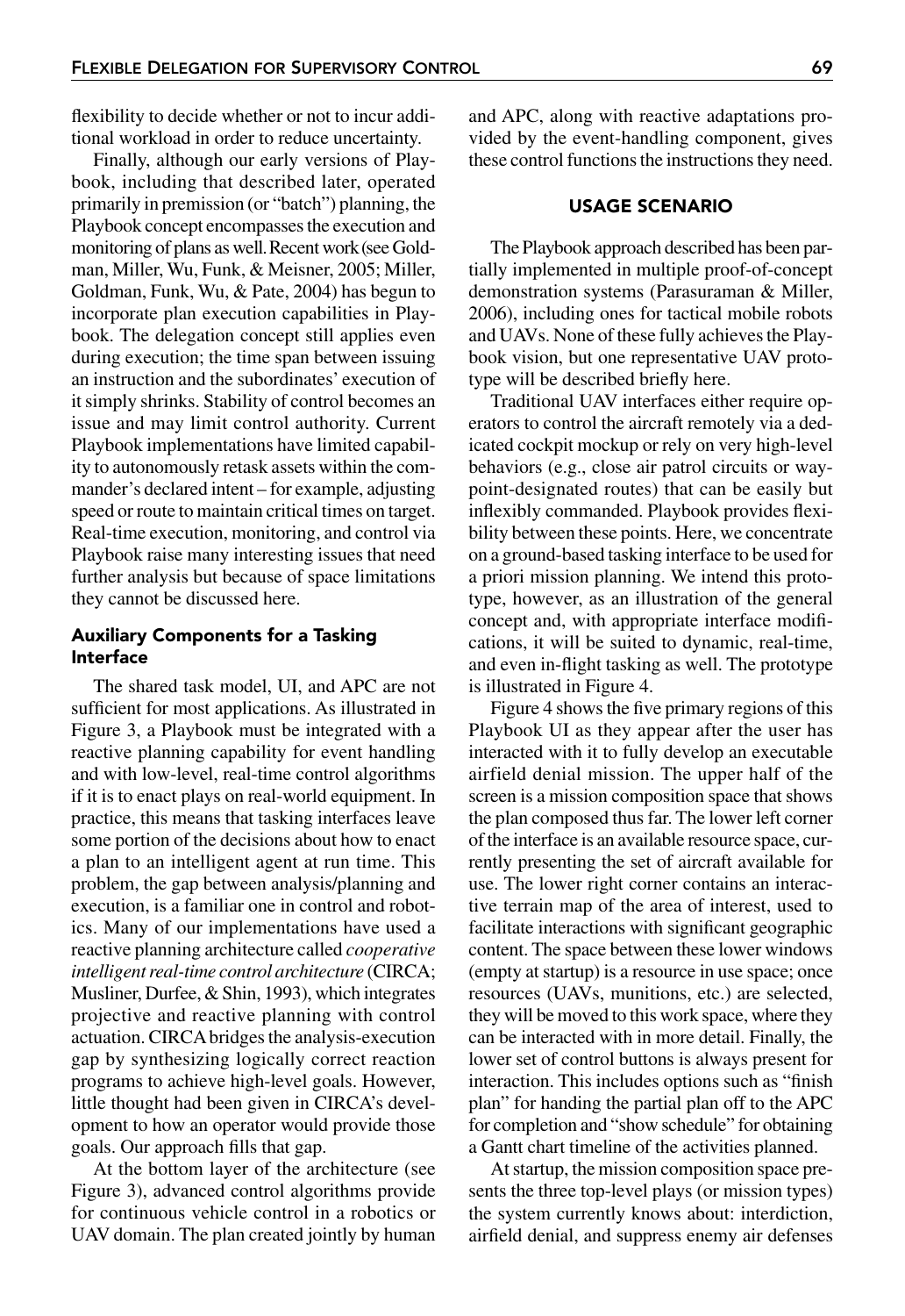

*Figure 4.* Prototype Playbook interface for UAV mission planning. Adapted with permission from Miller, Pelican, and Goldman (2000), © IEEE.

(SEAD). The mission leader interacts with the Playbook to first, declare that the overall mission play for the day was, say, "airfield denial." In principle, the user could define a new top-level play either by reference to existing play structures or completely from scratch, but this capability has not been designed or implemented as yet.

Clicking on "airfield denial" produces a menu with options for the user to tell the APC to "plan this task" (i.e., develop a plan to accomplish it) or to "choose airfield denial" as a task that the operator will flesh out further. The pop-up menu also contains a context-sensitive list of optional subtasks that the operator can choose to include under this task. This list is generated by the APC with reference to the structures in the play library, filtered for current feasibility.

At this point, having been told only that the task for the day is "airfield denial," a team of trained pilots would have a very good general picture of the mission they would fly. Similarly,

the tasking interface (via the shared task model) knows that a typical airfield denial plan consists of ingress, strike, and egress phases and that it may also contain a suppress air defense task before or in parallel with the attack task. However, just as a leader instructing a human flight team could not leave the delegation instructions at a simple "Let's do an airfield denial mission today," so the operator of the Playbook must provide more information. Here, the user must provide four additional items: a target, a home base, a staging point, and a rendezvous point. These items are geographical in nature, and users typically find it easier to stipulate them via a map. Hence, by selecting any of them from the menu, direct interaction with the terrain map is enabled. Because the Playbook knows what task and parameter a map point is meant to indicate, appropriate semantics are preserved. The specific aircraft to be used may be selected by the user or left to the APC. If the user wishes, available aircraft can be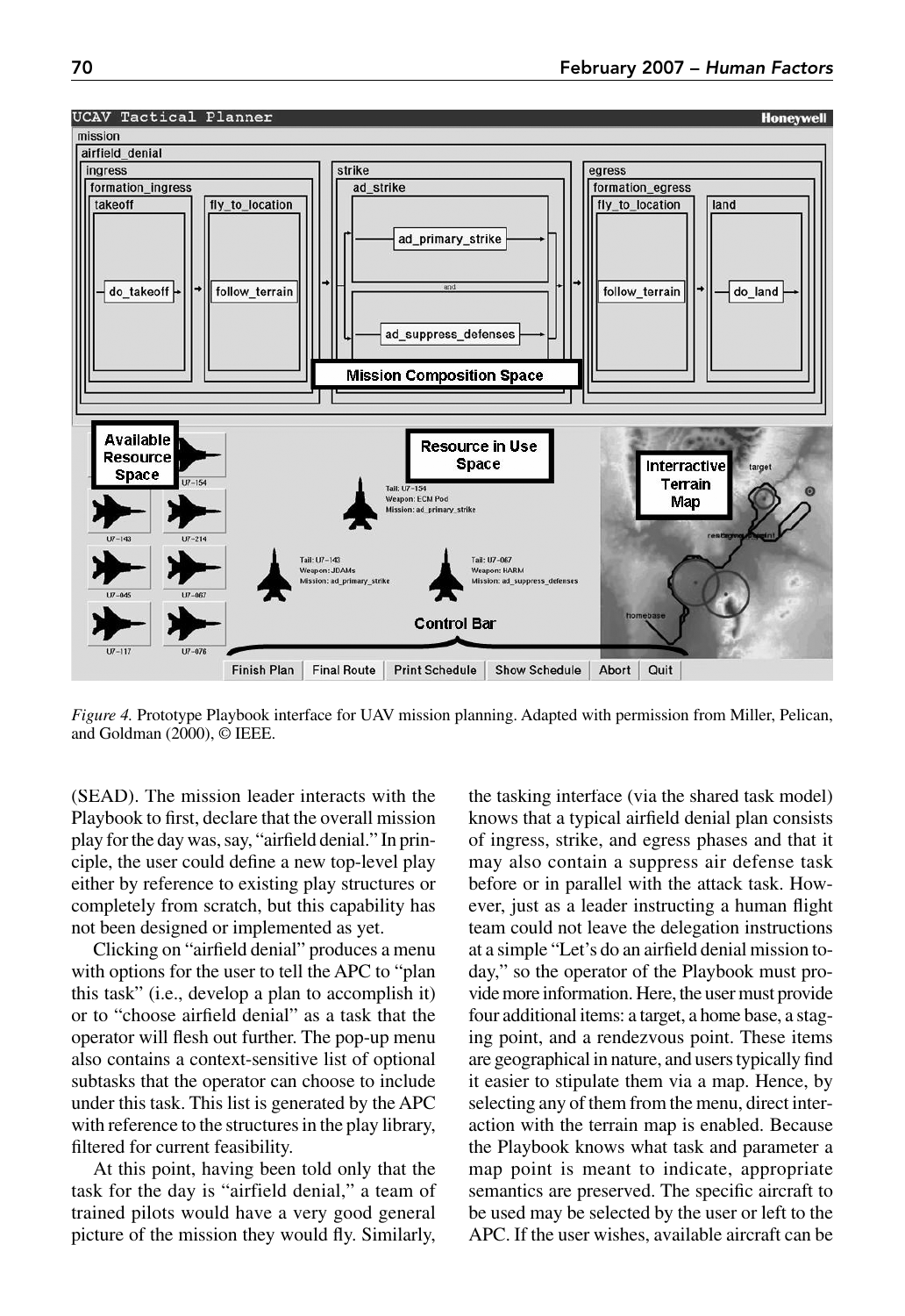viewed in the available resource space and chosen by clicking and moving them to the resources in use space.

The mission leader working with a team of human pilots could – if time, mission complexity, or trust made it desirable – hand the mission planning task off to the team members at this point. The Playbook operator can do this as well, handing the task to the APC via the "finish plan" button. The leader might wish, however, to provide more detailed delegation instructions. This can be accomplished by progressively interacting with the Playbook UI to provide deeper layers of task selection or to impose constraints or stipulations on the resources to be used, way points to be flown, and so forth. For example, after the user chooses "airfield denial," the system knows, via the shared task model, that this task must include an ingress subtask (as illustrated in Figure 4) and, therefore, the user does not need to tell it this. However, the user can provide detailed instructions about how to perform the ingress task by simply "drilling down" into it. Choosing "ingress" produces a "generic" ingress task template or "play." This need not be a default method of doing "ingress" but a generic, uninstantiated template, corresponding to what a human expert knows about what constitutes an ingress task and how it can be performed. A trained pilot knows that ingress can be done either in formation or in dispersed mode and must involve a "takeoff" subtask followed by one or more "fly to location" subtasks. Similarly, the Playbook user can select from available options (formation vs. dispersed ingress, altitude constraints, etc.) on contextsensitive, APC-generated menus at each level of decomposition of the task model.

The user can continue to specify and instantiate tasks down to the primitive level, where subtasks are behaviors the control algorithms (see Figure 3) can be relied upon to execute. Alternatively, at any point after the selection of the toplevel task and its required parameters, the user can hand the partly developed plan over to the APC for completion and/or review. In extreme cases, a viable airfield denial plan involving multiple UAVs could be created in our prototype with as few as five selections, and more sophisticated planning capabilities could reduce this number further. If the APC is incapable of developing a viable plan within the constraints imposed (e.g., if the user has stipulated distant targets that exceed aircraft fuel supplies), it will inform the user. The prototype described here gives users limited ability to modify APC-generated plans (only the ability to reject a plan and request a new one with modified constraints), but we realize that full, fielded implementations will require richer "negotiations" about what is and is not feasible, thereby making the planning process more collaborative. We are taking the first steps toward this by enabling the APC to respond with suggested alternatives when the user's request proves infeasible (Goldman et al., 2005).

## IMPLICATIONS, PRELIMINARY DATA, AND FUTURE WORK

The Playbook we have described enables a human supervisor to make use of varying LOAs for the task of planning a UAV mission. It accomplishes this flexibility by enabling explicit reference to and manipulation of the levels in a task hierarchy of domain functions. Once referenced, desired actions or constraints can be readily commanded with regard to those functions. Equally important is the presence of an intelligent planning and control environment that understands the human expressions of intent and plans execution within them.

In short, this approach allows "delegation" of the responsibility for planning and commanding a UAV mission in many of the same ways a mission commander might delegate to a team of experienced pilots. Using the task hierarchy, the operator can delegate almost complete autonomy to the automation and receive a complete plan for review. This represents LOA8 for the overall task of mission planning in Sheridan's (Sheridan & Verplank, 1978) hierarchy (see Table 1). It also represents a trade-off among workload, uncertainty, and competency that is at the right side of the spectrum illustrated in Figure 1. Alternatively, the human can also lay out very detailed instructions, making decisions and stipulating specific actions to complete a mission plan to the primitive level. This represents LOA 2 or 1 in Table 1 and a trade-off near the left side of Figure 1.

Most importantly, the human can also interact, on a task-by-task basis, as desired or needed. If the operator wishes to plan mission ingress in detail, review computer-suggested alternatives for attack, and tell the system that anything it wishes to do for egress is acceptable as long as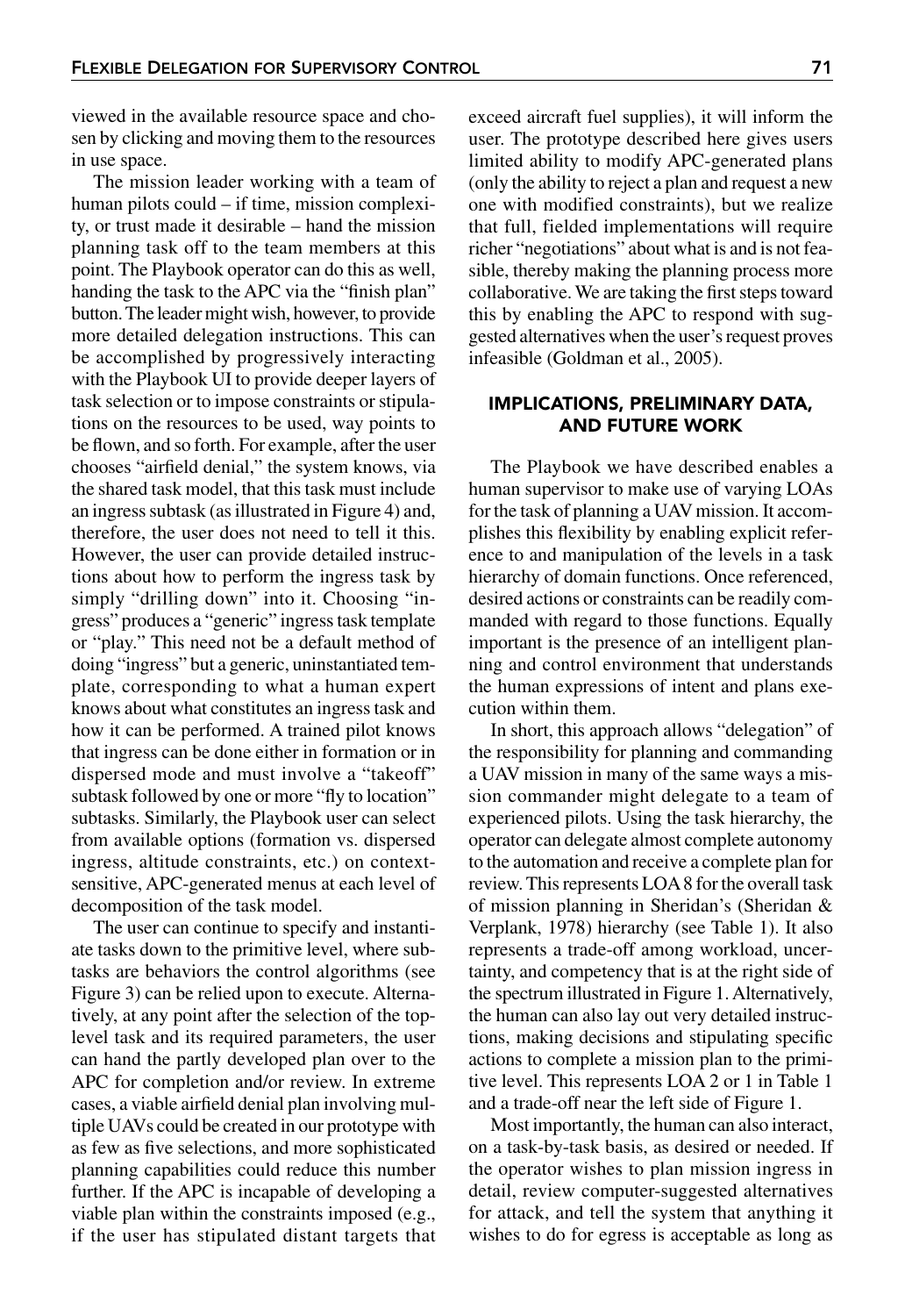the UAVs return by 03:00 hr, this level of variability is supported. The resulting experienced LOA for the overall mission-planning task might be somewhere in the middle of the spectrum, but this is merely a convenient averaging. In fact, the LOA will have varied from task to task according to the needs of the operator. Thus, our motivation to decompose a task into its possible components and assign automation to each of them individually not only provides a theoretical expansion of the LOAs that previous authors have proposed but also provides the framework for intent communication required to enable complex but flexible, adaptable delegation actions.

Such interactions should result in significant payoffs. Adaptable delegation approaches may mitigate the "ironies" of automation (Bainbridge, 1983) and minimize the risks of traditional automation design, as noted previously. User-adaptable delegation approaches may allow the benefits of real-time adaptation while keeping the operator in charge. Because such an interaction style allows the user to cooperate with automation across a range of task abstraction levels, it fulfills the principle of allowing the operator to "finish the design" at the time of use. This should provide users with more control authority, address their desire to remain in charge, and ameliorate frustration, stress, and lack of user acceptance (Karasek & Theorell, 1990; Miller,1999; Vicente,1999). Also, providing the opportunity for true supervisory control, with all the flexibility of delegation available to human supervisors, should encourage enhanced human engagement with automation in task performance. This in turn should provide the following benefits:

- improved situation awareness relative to an interface that automatically provides a solution at a fixed LOA, at least with regard to those information elements with which the human is more directly concerned;
- improved workload relative to an interface that provides less automation support and requires more human task performance, again with regard to those tasks for which a higher LOA is used; and
- improved overall human-machine performance relative to either human alone or machine alone.

We have begun to demonstrate the feasibility of tasking interfaces in general and Playbook in particular, though much work remains. Early work on adaptive automation (Hancock et al., 1985; Parasuraman et al., 1992; Rouse, 1988) needed validation with empirical studies, which were carried out subsequently (Kaber & Riley, 1999; Parasuraman et al., 1996; for reviews, see Inagaki, 2003; Scerbo, 1996, 2001). Similarly, delegation prototypes need to be evaluated to ascertain both the usability of the specific interface design presented here and the performance benefits of the concept as a whole. We recently conducted a series of studies investigating some of the claimed benefits using a simplified delegation interface in a human-robot interaction task. Initial results (reported in detail in Parasuraman, Galster, Squire, Furukawa, & Miller, 2005) are promising. Space does not permit detailed reporting here, but these experiments, using a simplified, flexible, delegation interface for a robotic "capture the flag" game, showed that participants chose to make use of flexible LOAs in response to differing environmental conditions. Furthermore, the use of such flexibility was generally associated with the best mission success rates and the shortest mission completion times across varying environmental and "enemy" behavior conditions; these effects could be nullified when the added workload of controlling large numbers of robots conflicted with the workload of selecting among flexible interaction modes, but even in that case, performance with the delegation interfaces was as good as that with the best static or restricted UIs.

The claim that delegation interfaces do not increase workload to unmanageable levels is a critical one that requires validation. Kirlik (1993) reported that workload costs associated with deciding what LOA to employ can overwhelm any payoffs of flexible automation (see also Parasuraman & Riley, 1997). Tasking interfaces, like human-human delegation, require thought about what to delegate and what to retain. Whether human operators (as opposed to designers) can determine the best mix of tasks to delegate in various contexts is perhaps the largest open question in pursuing flexible human supervisory control. For example, Jones and Jasek (1997) reported data suggesting that at least in the domain of satellite communication planning, operators tended to consistently use the highest LOAs available, regardless of context or workload.

We have sought to create a style of interaction with automation that mirrors delegation to an intelligent assistant who knows the task domain. We have adopted a playbook organization using hierarchical task decomposition to facilitate and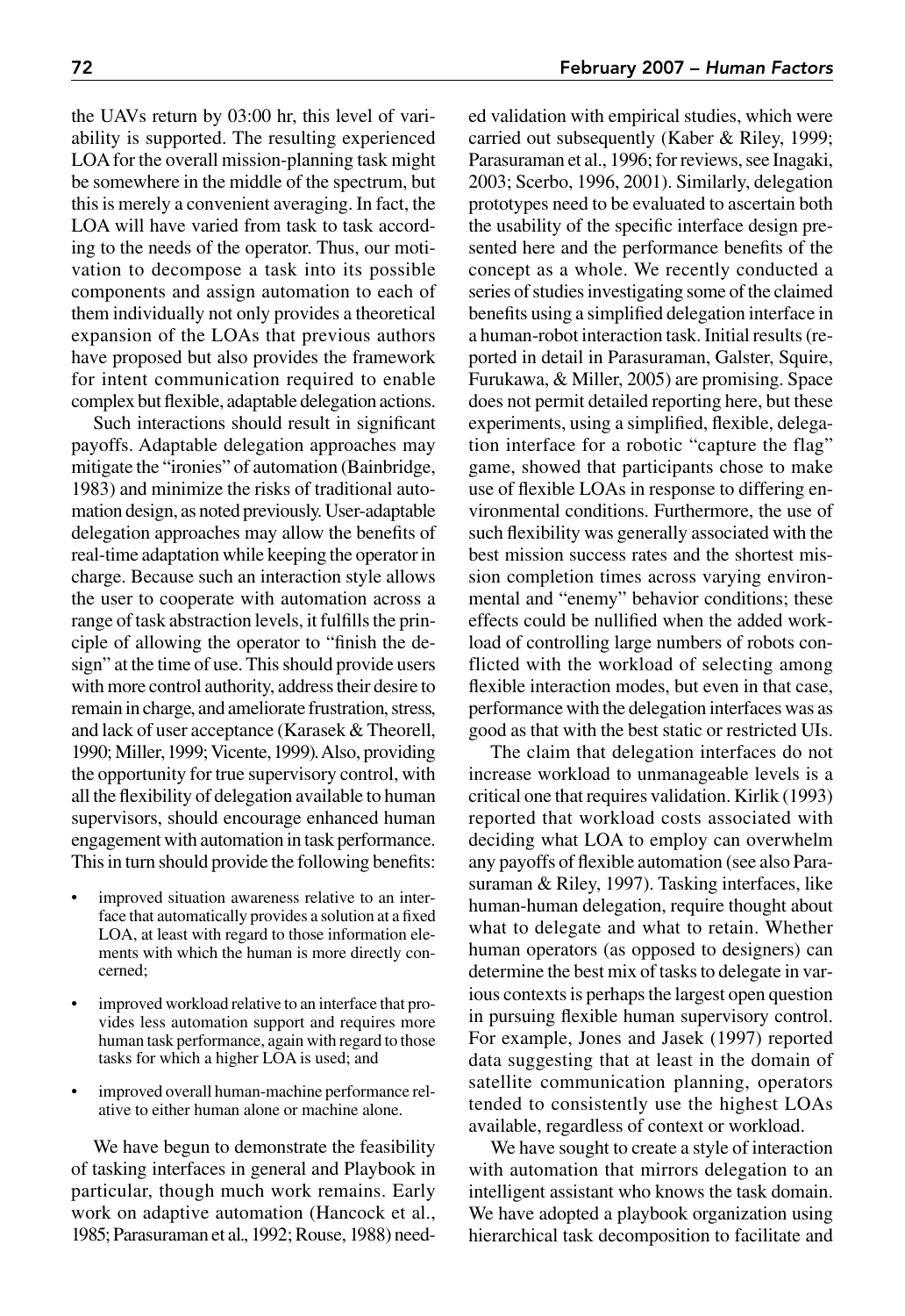speed the communication of intent. This is an extraordinarily powerful form of human-human interaction and, as such, has been adopted by military, government, and commercial organizations – not to mention sports teams – throughout history. However, just as an inefficient assistant or a poorly trained teammate can require more work than doing the job oneself, so a poorly designed tasking interface may make the task more difficult. Nevertheless, we believe that the delegation concept offers a viable method for flexible, multilevel interaction between humans and automated agents in a manner that enhances system performance while maintaining user workload at a manageable level. We have illustrated one method of constructing such a delegation Playbook for rich, flexible user interactions and are beginning the process of illustrating benefits from it. Future work will continue this process of tuning and evaluating the delegation interaction format.

## ACKNOWLEDGMENTS

The initial formulation of the delegation interface concept and the development of the prototype interface described here was funded by a Honeywell Laboratories Initiatives Grant. The preparation of this paper was funded, in part, by grants from Defense Advanced Research Projects Agency to R. Parasuraman and C. Miller (subcontract, Cornell University) and by Army Research Laboratory to R. Parasuraman. The authors would like to thank Dan Bugajski, Don Shaner, and John Allen for their help in the development and implementation of the ideas presented. Robert Goldman and Michael Pelican were responsible for the specific design and implementation of the example shown in Figure 4. Harry Funk and Dave Musliner participated in the initial development of these concepts. We also thank Scott Galster and Peter Squire for helpful discussions on the use of Playbook interfaces.

#### **REFERENCES**

- Amalberti, R. (1999). Automation in aviation: A human factors perspective. In D. Garland, J. Wise, & V. Hopkin (Eds.), *Handbook of aviation human factors* (pp. 173–192). Mahwah, NJ: Erlbaum.
- Bainbridge, L. (1983). Ironies of automation. *Automatica, 19,* 775–779. Banks, S.,&Lizza,C.(1991). Pilots'Associate: Acooperative knowledgebased system application. *IEEE Expert, 6*(3), 18–29.
- Billings, C. E. (1997). *Aviation automation: The search for a humancentered approach*. Mahwah, NJ: Erlbaum.
- Billings, C. E., & Woods, D. D. (1994). Concerns about adaptive automation in aviation systems. In M. Mouloua & R. Parasuraman (Eds.), *Human performance in automated systems: Current research and trends* (pp. 24–29). Hillsdale, NJ: Erlbaum.
- Bisantz, A., Cohen, S., Gravelle, M., & Wilson, K. (1996). *To cook or not to cook: A case study of decision aiding in quick-service restaurant environments* (Rep. No. GIT-CS-96/03). Atlanta: Georgia Institute of Technology, College of Computing.
- Bright, J. (1955). Does automation raise skill requirements? *Harvard Business Review, 36,* 85–98.
- Card, S., Moran, T., & Newell, A. (1983). *The psychology of human computer interaction.* Mawah, NJ: Erlbaum.
- Casey, S. (1993). *Set phasers on stun.* Santa Barbara, CA: Aegean.
- Colucci, F. (1995, March–April). Rotorcraft Pilots'Associate update: The army's largest science and technology program. *Vertiflite, 41,* 16–20.
- Cooke,N.J., Salas,E.,Cannon-Bowers,J.A.,&Stout,R.(2000). Measuring team knowledge. *Human Factors, 42,* 151–173.
- Degani, A. (2004). *Taming Hal: Designing interfaces beyond 2001.* New York: Palgrave MacMillan.
- Diaper, D. (1989). *Task analysis for human-computer interaction.* Chichester, UK: Ellis Horwood.
- Dornheim, M. (1999, October 18). Apache tests power of new cockpit tool. *Aviation Week and Space Technology, 151,* 46–49.
- Duley, J., & Parasuraman, R. (1999). Adaptive information management in future air traffic control. In M. Scerbo & M. Mouloua (Eds.), *Automation technology and human performance: Current research and trends* (pp. 86–90). Mahwah, NJ: Erlbaum.
- Endsley, M., & Kiris, E. (1995). The out-of-the-loop performance problem and level of control in automation. *Human Factors, 37,* 381–394.
- Erol, K., Hendler, J., & Nau, D. (1994). UMCP: A sound and complete procedure for hierarchical task network planning. In K. Hammond (Ed.), *AI planning systems: Proceedings of the 2nd International Conference* (pp. 249–254). Menlo Park, CA: AAAI Press.
- Geddes, N. (1989). *Understanding human operators'intentions in complex systems.* Unpublished doctoral dissertation, Georgia Institute of Technology, Atlanta.
- Gentner, D., & Stevens, A. (1986). *Mental models*. Hillsdale, NJ: Erlbaum.
- Goldman, R., Haigh, K., Musliner, D., & Pelican, M. (2000). MACBeth: A multi-agent, constraint-based planner (Technical Report #WS-00-02). In *Notes of the AAAI Workshop on Constraints and AI Planning* (pp. 1–7). Menlo Park, CA: AAAI Press.
- Goldman, R., Miller, C., Wu, P., Funk, H., & Meisner, J. (2005). Optimizing to satisfice: Using optimization to guide users. In *Proceedings of the American Helicopter Society's International Specialists Meeting on Unmanned Aerial Vehicles* [CD-ROM]. Alexandria, VA: American Helicopter Society.
- Guerlain, S. A., Obradovich, J., Rudmann, S., Sachs, L., Smith, J. W., Smith, P. J., et al. (1999). Interactive critiquing as a form of decision support: An empirical evaluation. *Human Factors, 41,* 72–89.
- Hancock, P., Chignell, M., & Lowenthal, A. (1985). An adaptive humanmachine system. In *Proceedings of the 15th IEEE Conference on Systems, Man and Cybernetics* (pp. 627–629). Piscataway, NJ: IEEE Press.
- Hayes, C., & Pande, A. (2002). Square-it and plan-merge: Decision support systems for high quality manufacturing setup sequences. In *Proceedings of the 2002 ASME International Design Engineering Technical Conferences and Computers & Information in Engineering Conference* [CD-ROM]. New York: American Society of Mechanical Engineering.
- Hentenryck, P. (1989). *Constraint satisfaction in logic programming.* Cambridge, MA: MIT Press.
- Hilburn, B., Jorna, P., Byrne, E., & Parasuraman, R. (1997). The effect of adaptive air traffic control (ATC) decision aiding on controller mental workload. In M. Mouloua & J. Koonce (Eds.), *Humanautomation interaction* (pp. 84–91). Mahwah, NJ: Erlbaum.
- Inagaki, T. (2003). Adaptive automation: Sharing and trading of control. In E. Hollnagel (Ed.), *Handbook of cognitive task design* (pp. 147–169). Mahwah, NJ: Erlbaum.
- Jaffar, J., & Michaylov, S. (1987). Methodology and implementation of a CLPsystem. In *Proceedings of the 4th International Conference on Logic Programming* (pp. 196–216). Cambridge, MA: MIT Press.
- Jones, P., & Jasek, C. (1997). Intelligent support for activity management (ISAM): An architecture to support distributed supervisory control. *IEEE Transactions on Systems, Man, and Cybernetics* – *Part A: Systems and Humans, 27,* 274–288.
- Kaber, D. B., & Endsley, M. (2004). The effects of level of automation and adaptive automation on human performance, situation awareness and workload in a dynamic control task. *Theoretical Issues in Ergonomics Science, 5,* 113–153.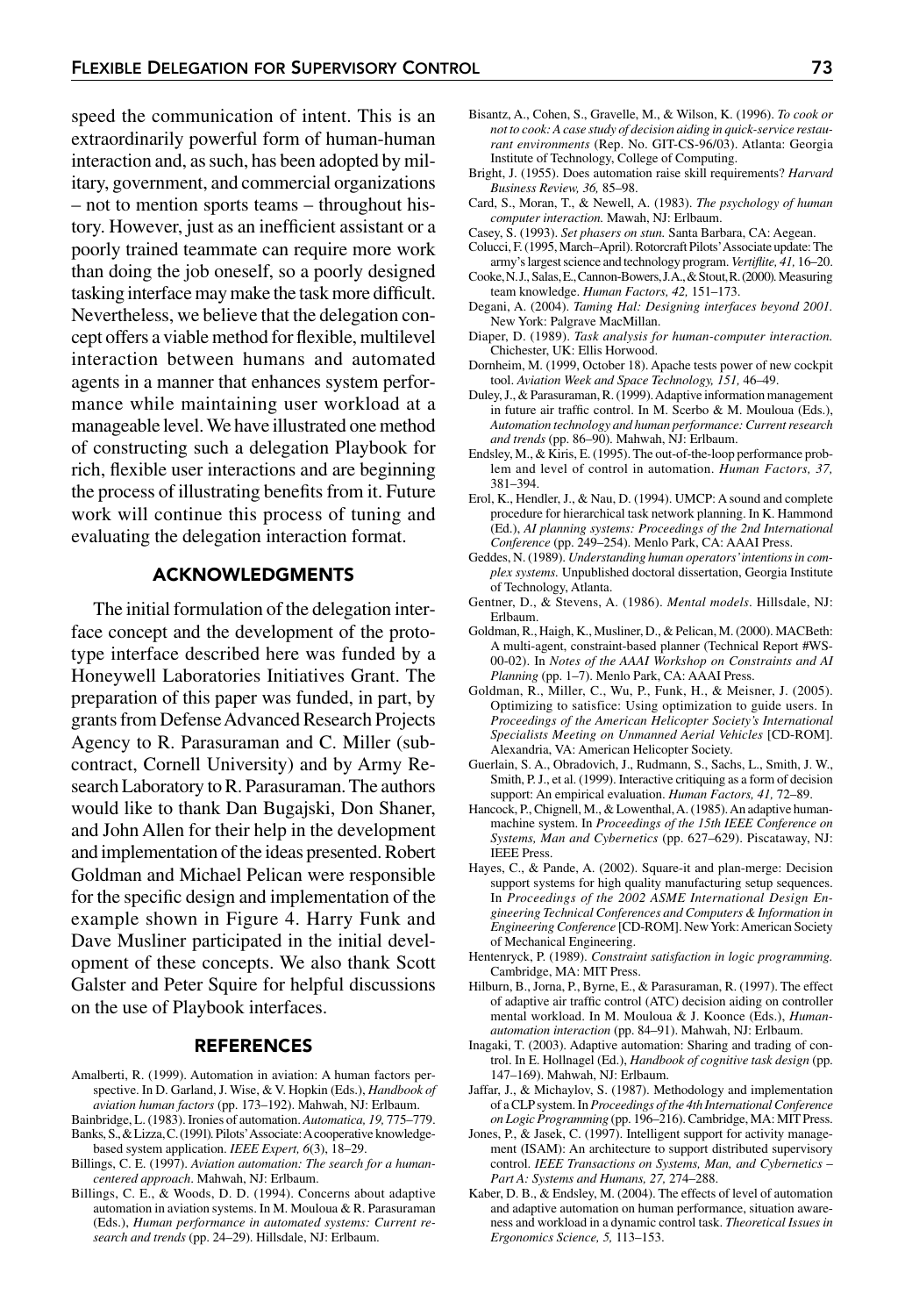- Kaber, D. B., Omal, E., & Endsley, M. (1999). Level of automation effects on telerobot performance and human operator situation awareness and subjective workload. In M. Scerbo & M. Mouloua (Eds.), *Automation technology and human performance: Current research and trends* (pp. 165–170). Mahwah, NJ: Erlbaum.
- Kaber, D. B., & Riley, J. (1999). Adaptive automation of a dynamic control task based on workload assessment through a secondary monitoring task. In M. Scerbo & M. Mouloua (Eds.), *Automation technology and human performance: Current research and trends* (pp.129–133). Mahwah, NJ: Erlbaum.
- Karasek, R., & Theorell, T. (1990). *Healthy work: Stress, productivity, and the reconstruction of working life.* New York: Basic Books.
- Keller, K., & Stanley, K. (1992). Domain specific software design for decision aiding. In *Proceedings of the AAAI Workshop on Automating Software Design* (pp. 86–92). Menlo Park, CA: AAAI Press.
- Kirlik, A. (1993). Modeling strategic behavior in human-automation interaction: Why an "aid" can (and should) go unused. *Human Factors, 35,* 221–242.
- Kirwan, B., & Ainsworth, L. (1992). *A guide to task analysis*. London: Taylor & Francis.
- Klein, G. (1998). *Sources of power: How people make decisions.* Cambridge, MA: MIT Press.
- Layton, C., Smith, P., & McCoy, E. (1994). Design of a cooperative problem-solving system for en-route flight planning: An empirical evaluation. *Human Factors, 36,* 94–119.
- Lee, J., & Moray, N. (1992). Trust, control strategies, and allocation of function in human-machine systems. *Ergonomics, 35,* 1243–1270.
- Lee, J., & Moray, N. (1994). Trust, self-confidence, and operators'adaptation to automation. *International Journal of Human-Computer Studies, 40,* 153–184.
- Lee, J. D., & See, K. A. (2004). Trust in computer technology: Designing for appropriate reliance. *Human Factors, 46,* 50–80.
- Lewis, M. (1998, Summer). Designing for human-agent interaction. *Artificial Intelligence Magazine, 19,* 67–78.
- Lorenz, B., Nocera, F., Rottger, S., & Parasuraman, R. (2002). Automated fault management in a simulated space flight micro-world. *Aviation, Space, and Environmental Medicine, 73,* 886–897.
- Martinich, J. (1996). *Production and operations management: An applied modern approach,* New York: Wiley.
- Maybury, M., & Wahlster, W. (1998). *Readings in intelligent user interfaces*. San Francisco: Morgan Kaufman.
- Milewski, A., & Lewis, S. (1999). *When people delegate* (Tech. Memorandum). Murray Hill, NJ: AT&T Laboratories.
- Miller, C. (1999). Bridging the information transfer gap: Measuring goodness of information fit. *Journal of Visual Language and Computation, 10,* 523–558.
- Miller, C., Goldman, R., Funk, H., Wu, P., & Pate, B. (2004). A playbook approach to variable autonomy control: Application for control of multiple, heterogeneous unmanned air vehicles. In *Proceedings of FORUM 60, the Annual Meeting of the American Helicopter Society* (pp. 2146–2157). Alexandria, VA: American Helicopter Society.
- Miller, C., & Hannen, M. (1999). The Rotorcraft Pilot's Associate: Design and evaluation of an intelligent user interface for cockpit information management. *Knowledge Based Systems, 12,* 443–456.
- Miller, C., Pelican, M., & Goldman, R. (2000). "Tasking" interfaces to keep the operator in control. In *Proceedings of the Fifth Annual Symposium on Human Interaction with Complex Systems* (pp. 87–91). Piscataway, NJ: IEEE.
- Mitchell, C. (1987). GT-MSOCC: A domain for research on HCI and decision aiding in supervisory control systems. *IEEE Transactions on Systems, Man, and Cybernetics, 17,* 553–572.
- Moray, N. (1979). *Mental workload.* New York: Plenum.
- Moray, N., Inagaki, T., & Itoh, M. (2000). Situation adaptive automation, trust and self-confidence in fault management of time-critical tasks. *Journal of Experimental Psychology: Applied, 6*, 44–58.
- Murata, T. (1989). Petri nets: Properties, analysis and applications. *Proceedings of the IEEE, 77,* 541–580.
- Musliner, D., Durfee, E., & Shin, K. (1993). CIRCA: A cooperative intelligent real-time control architecture. *IEEE Transactions on Systems, Man, and Cybernetics, 23,* 1561–1574.
- Nikolic, M. I., & Sarter, N. B. (2000). Peripheral visual feedback: A powerful means of supporting attention allocation and humanautomation coordination in highly dynamic data-rich environments. *Human Factors, 43,* 30–38.
- Opperman, R. (1994). *Adaptive user support*. Hillsdale, NJ: Erlbaum.
- Parasuraman, R. (1993). Effects of adaptive function allocation on human performance. In D. J. Garland & J. A. Wise (Eds.), *Human*

*factors and advanced aviation technologies* (pp. 147–157). Daytona Beach, FL: Embry-Riddle Aeronautical University Press.

- Parasuraman, R. (2000). Designing automation for human use: Empirical studies and quantitative models. *Ergonomics, 43,* 931–951*.*
- Parasuraman, R., Bahri, T., Deaton, J., Morrison, J., & Barnes, M. (1992). *Theory and design of adaptive automation in aviation systems* (Progress Rep. No. NAWCADWAR-92033-60). Warminster, PA: Naval Air Warfare Center.
- Parasuraman,R.,Galster,S.,Squire,P.,Furukawa,H., & Miller, C. (2005). A flexible delegation-type interface enhances system performance in human supervision of multiple robots: Empirical studies with RoboFlag. *IEEE Systems, Man, and Cybernetics – Part A: Systems and Humans, 35,* 481–493.
- Parasuraman, R., & Hancock, P. (2001). Adaptive control of workload. In P. A. Hancock & P. E. Desmond (Eds.), *Stress, workload, and fatigue* (pp. 305–320). Mahwah, NJ: Erlbaum.
- Parasuraman, R., & Miller, C. A. (2006). Delegation interfaces for human supervision of multiple unmanned vehicles: Theory, experiments, and practical applications. In N. Cooke, H. Pringle, H. Pedersen, & O. Connor (Eds.), *Human factors of remotely piloted vehicles* (pp. 251–266). Amsterdam: Elsevier JAI Press.
- Parasuraman, R., & Mouloua, M. (Eds.). (1996). *Automation and human performance: Theory and application.* Mahwah, NJ: Erlbaum.
- Parasuraman, R., Mouloua, M., & Hilburn, B. (1999). Adaptive aiding and adaptive task allocation enhance human-machine interaction. In M. W. Scerbo & M. Mouloua (Eds.), *Automation technology and human performance: Current research and trends* (pp. 119–123). Mahwah, NJ: Erlbaum.
- Parasuraman, R., Mouloua, M., & Molloy, R. (1996). Effects of adaptive task allocation on monitoring of automated systems. *Human Factors, 38,* 665–679.
- Parasuraman, R., & Riley, V. (1997). Humans and automation: Use, misuse, disuse, abuse. *Human Factors, 39,* 230–253.
- Parasuraman, R., Sheridan, T., & Wickens, C. (2000). Amodel for types and levels of human interaction with automation. *IEEE Transactions on Systems, Man, and Cybernetics – Part A: Systems and Humans, 30,* 286–297.
- Perrow, C. (1986). *Normal accidents: Living with high-risk technologies.* New York: Basic Books.
- Prinzel, L., Freeman, F., Scerbo, M., Mikulka, P., & Pope, A. (2003). Effects of a psychophysiological system for adaptive automation on performance, workload and event-related potential P300 component. *Human Factors, 45,* 601–614.
- Rasmussen, J. (1986). *Information processing and human-machine interaction.* Amsterdam: North-Holland.
- Rasmussen, J., Pejtersen, A., & Goodstein, L. (1994). *Cognitive systems engineering*. New York: Wiley.
- Reason, J. (1997). *Managing the risks of organizational accidents.* Aldershot, UK: Ashgate.
- Rouse, W. (1976). Adaptive allocation of decision making responsibility between supervisor and computer. In T. B. Sheridan & G. Johannsen (Eds.), *Monitoring behavior and supervisory control* (pp. 221–230). New York: Plenum Press.
- Rouse, W. (1988). Adaptive automation for human/computer control. *Human Factors, 30,* 431–488.
- Sarter, N., & Woods, D. (1994). Pilot interaction with cockpit automation: II. An experimental study of pilots' model and awareness of the flight management system. *International Journal of Aviation Psychology, 4,* 1–28.
- Sarter, N., & Woods, D. (1995). How in the world did we ever get into that mode? Mode error and awareness in supervisory control. *Human Factors, 37,* 5–19.
- Sarter, N., Woods, D., & Billings, C. (1997). Automation surprises. In G. Salvendy (Ed.), *Handbook of human factors and ergonomics* (2nd ed., pp. 1926–1943). New York: Wiley.
- Satchell, P. (1998). *Innovation and automation.* Aldershot, UK: Ashgate.
- Scallen, S., Hancock, P., & Duley, J. (1995). Pilot performance and preference for short cycles of automation in adaptive function allocation. *Applied Ergonomics, 26,* 397–403.
- Scerbo, M. (1996). Theoretical perspectives on adaptive automation. In R. Parasuraman & M. Mouloua (Eds.), *Automation and human performance: Theory and applications* (pp. 37–63). Mahwah, NJ: Erlbaum.
- Scerbo, M. (2001). Adaptive automation. In W. Karwowski (Ed.), *International encyclopedia of ergonomics and human factors* (pp. 1077–1079). London: Taylor & Francis.